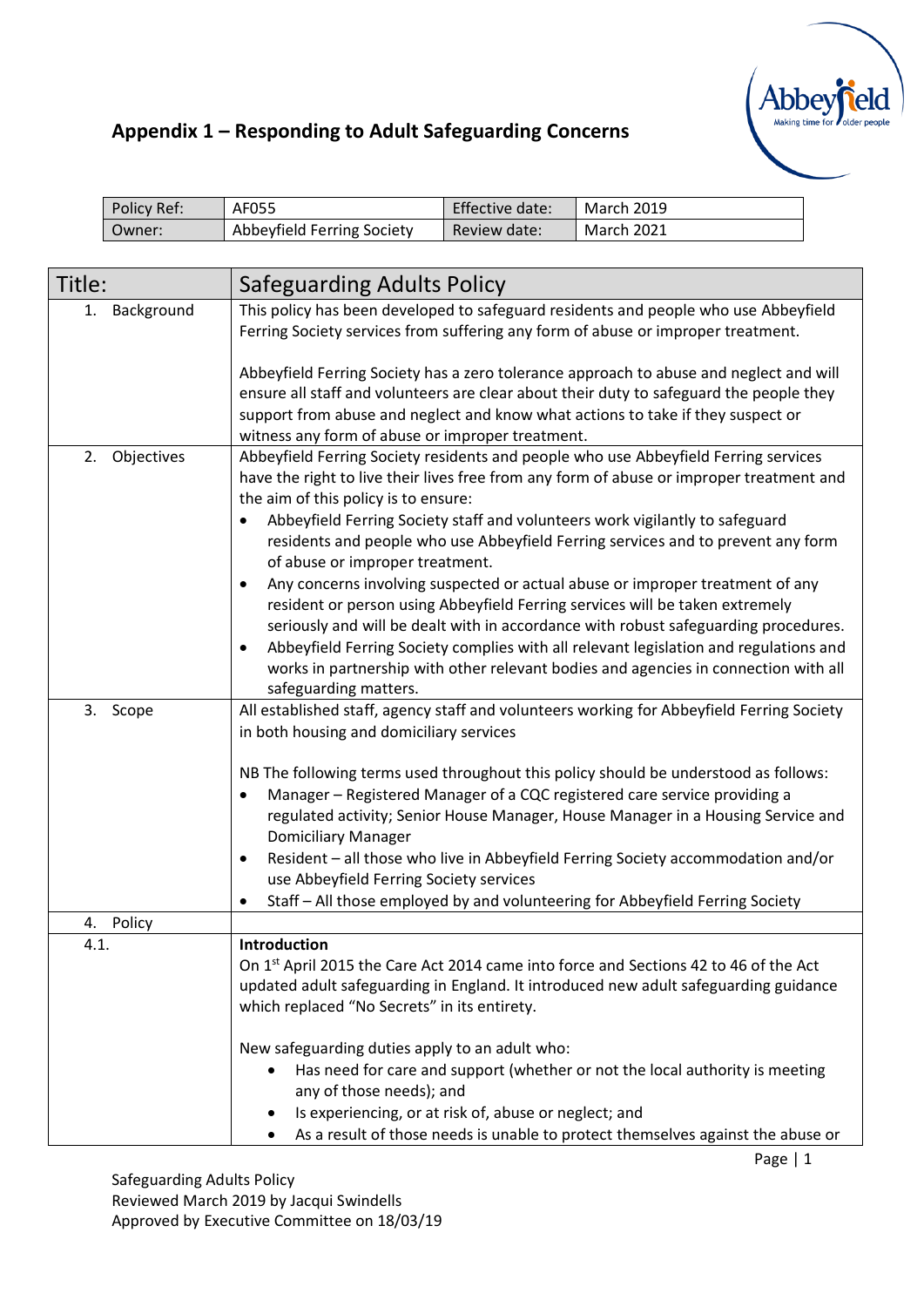

|      | Policy Ref: | AF055                                                                                                                                                                                                                                                                                                                | Effective date: | <b>March 2019</b>                                                                                                                                                                                                                                                                                                                                                                                                                                                                                                                                                             |  |  |  |
|------|-------------|----------------------------------------------------------------------------------------------------------------------------------------------------------------------------------------------------------------------------------------------------------------------------------------------------------------------|-----------------|-------------------------------------------------------------------------------------------------------------------------------------------------------------------------------------------------------------------------------------------------------------------------------------------------------------------------------------------------------------------------------------------------------------------------------------------------------------------------------------------------------------------------------------------------------------------------------|--|--|--|
|      | Owner:      | Abbeyfield Ferring Society                                                                                                                                                                                                                                                                                           | Review date:    | <b>March 2021</b>                                                                                                                                                                                                                                                                                                                                                                                                                                                                                                                                                             |  |  |  |
|      |             |                                                                                                                                                                                                                                                                                                                      |                 |                                                                                                                                                                                                                                                                                                                                                                                                                                                                                                                                                                               |  |  |  |
|      |             | neglect or the risk of it.                                                                                                                                                                                                                                                                                           |                 |                                                                                                                                                                                                                                                                                                                                                                                                                                                                                                                                                                               |  |  |  |
|      |             | The local authority must make (or cause to be made) whatever enquiries it thinks<br>necessary to enable it to decide whether any action should be taken in the adult's case<br>and, if so, what and by whom. This duty is detailed in Section 42 of the legislation, hence<br>it is referred to as 'an s42 Enquiry'. |                 |                                                                                                                                                                                                                                                                                                                                                                                                                                                                                                                                                                               |  |  |  |
|      |             | The safeguarding duties have a legal effect in relation to organisations other than the<br>local authority, on for example the NHS and the Police. All local authorities will update<br>their multi-agency safeguarding arrangements to reflect these changes.                                                       |                 |                                                                                                                                                                                                                                                                                                                                                                                                                                                                                                                                                                               |  |  |  |
|      |             | whether the adult lacks mental capacity or not, and regardless of setting.                                                                                                                                                                                                                                           |                 | Local authority statutory adult safeguarding duties apply equally to those adults with<br>care and support needs regardless of whether those needs are being met, regardless of                                                                                                                                                                                                                                                                                                                                                                                               |  |  |  |
| 4.2. |             | The Care Act 2014<br>safeguarding policies and procedures reflect this guidance.                                                                                                                                                                                                                                     |                 | The changes introduced in April 2015 are fully detailed in the Department of Health Care<br>and Support Statutory Guidance issued under the Care Act 2014. Chapter 14 covers<br>Adult Safeguarding, which replaces previous guidance, and Abbeyfield Ferring Society's                                                                                                                                                                                                                                                                                                        |  |  |  |
|      |             | Adult Safeguarding, what it is and why it matters<br>unclear or unrealistic about their personal circumstances.                                                                                                                                                                                                      |                 | Safeguarding means protecting an adult's right to live in safety, free from abuse and<br>neglect. It is about people and organisations working together to prevent and stop both<br>the risks and experience of abuse or neglect, while at the same time making sure that<br>the adult's wellbeing is promoted including, where appropriate, having regard to their<br>views, wishes, feelings and beliefs in deciding on any action. This must recognise that<br>adults sometimes have complex interpersonal relationships and may be ambivalent,                            |  |  |  |
|      |             | Aims of adult safeguarding<br>The aims of adult safeguarding are to:<br>Stop abuse or neglect wherever possible<br>٠<br>support needs<br>٠<br>control about how they want to live;<br>$\bullet$<br>concerned;<br>$\bullet$<br>٠                                                                                      |                 | Prevent harm and reduce the risk of abuse or neglect to adults with care and<br>Safeguard adults in a way that supports them in making choices and having<br>Promote an approach that concentrates on improving life for the adults<br>Raise public awareness so that communities as a whole, alongside professionals,<br>play their part in preventing, identifying and responding to abuse and neglect;<br>Provide information and support in accessible ways to help people understand<br>the different types of abuse, how to stay safe and what to do to raise a concern |  |  |  |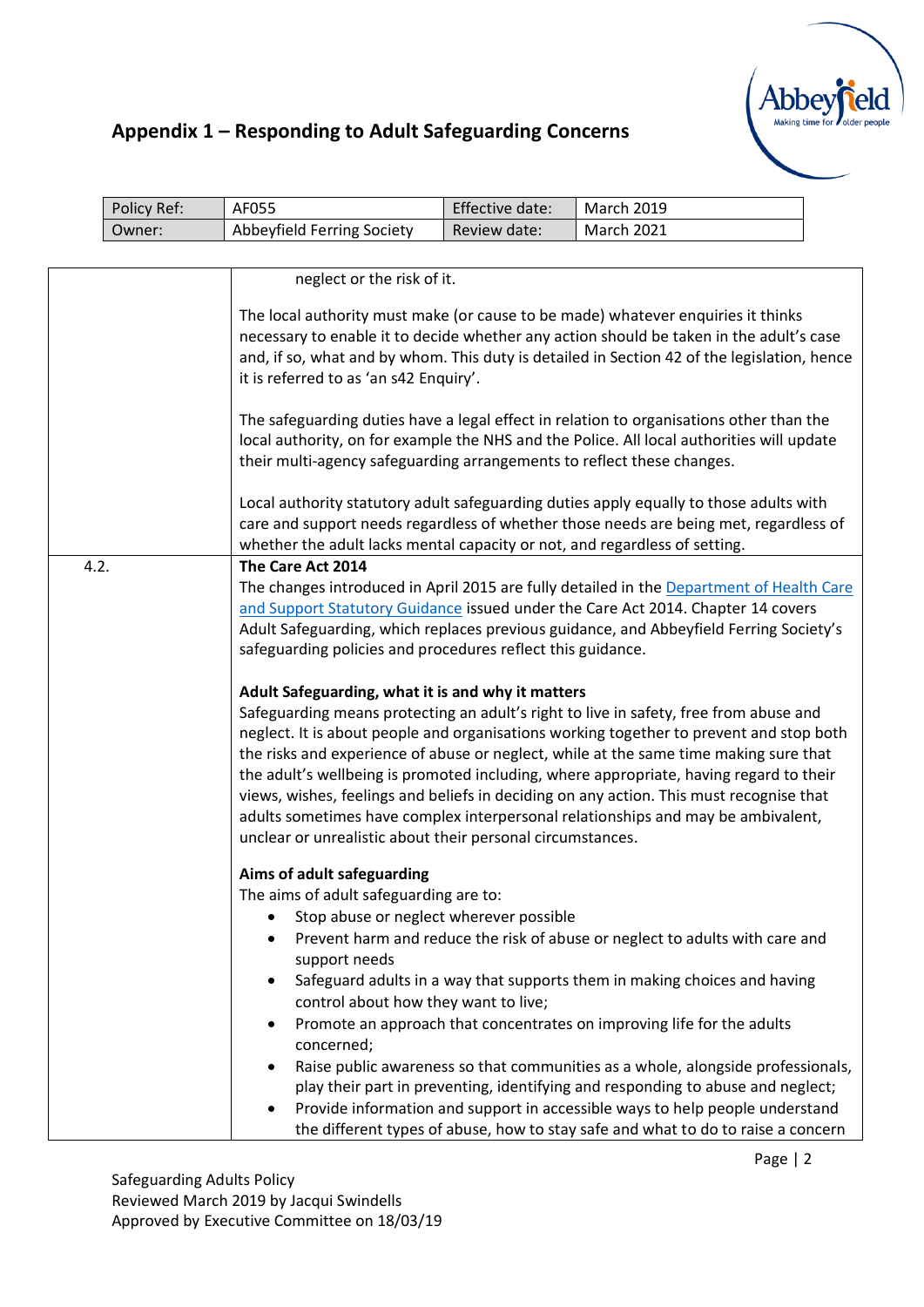

|      | Policy Ref: | AF055                                                                                                                                                                                              | Effective date: | <b>March 2019</b>                                                                                                                                                                                                                                                                                               |  |  |
|------|-------------|----------------------------------------------------------------------------------------------------------------------------------------------------------------------------------------------------|-----------------|-----------------------------------------------------------------------------------------------------------------------------------------------------------------------------------------------------------------------------------------------------------------------------------------------------------------|--|--|
|      | Owner:      | Abbeyfield Ferring Society                                                                                                                                                                         | Review date:    | <b>March 2021</b>                                                                                                                                                                                                                                                                                               |  |  |
|      |             |                                                                                                                                                                                                    |                 |                                                                                                                                                                                                                                                                                                                 |  |  |
|      |             | about the safety or well-being of an adult; and<br>Address what has caused the abuse or neglect.<br>$\bullet$<br>In order to achieve these aims, Abbeyfield Ferring Society will:<br>$\bullet$     |                 | ensure that everyone is clear about their roles and responsibilities;<br>work co-operatively as part of local multi-agency partnerships to facilitate<br>timely and effective prevention of and responses to abuse or neglect; and<br>support the development of a positive learning environment at all levels: |  |  |
| 4.3. |             | <b>Key Principles of Safeguarding</b>                                                                                                                                                              |                 |                                                                                                                                                                                                                                                                                                                 |  |  |
|      |             | residents.                                                                                                                                                                                         |                 | The following six principles apply to all sectors and settings including housing and care<br>and support services. These principles will inform the ways in which we work with                                                                                                                                  |  |  |
|      |             | Empowerment - People being supported and encouraged to make their own decision<br>and informed consent.                                                                                            |                 |                                                                                                                                                                                                                                                                                                                 |  |  |
|      |             | "I am asked what I want from the safeguarding process and these directly inform what<br>happens"                                                                                                   |                 |                                                                                                                                                                                                                                                                                                                 |  |  |
|      |             | <b>Prevention</b> - It is better to take action before harm occurs.<br>"I receive clear and simple information about what abuse is, how to recognise the signs<br>and what I can do to seek help." |                 |                                                                                                                                                                                                                                                                                                                 |  |  |
|      |             | only get involved as much as needed."                                                                                                                                                              |                 | Proportionality - The least intrusive response appropriate to the risk presented.<br>"I am sure that the professionals will work in my interest, as I see them and they will                                                                                                                                    |  |  |
|      |             | Protection - Support and representation for those in greatest need.<br>part in the safeguarding process to the extent to which I want."                                                            |                 | "I get help and support to report abuse and neglect. I get help so that I am able to take                                                                                                                                                                                                                       |  |  |
|      |             | part to play in preventing, deleting and reporting neglect and abuse.<br>with me to get the best result for me."                                                                                   |                 | Partnership - Local solutions through services working with their communities have a<br>"I know that staff treat any personal or sensitive information in confidence, only sharing<br>what is helpful and necessary. I am confident that professionals will work together and                                   |  |  |
|      |             | Accountability - Accountability and transparency in delivering safeguarding.<br>"I understand the role of everyone involved in my life and so do they."                                            |                 |                                                                                                                                                                                                                                                                                                                 |  |  |
| 4.4. |             | <b>Types of Abuse and Neglect</b>                                                                                                                                                                  |                 | The following is a list of the different types and patterns of abuse and neglect and the                                                                                                                                                                                                                        |  |  |

Page | 3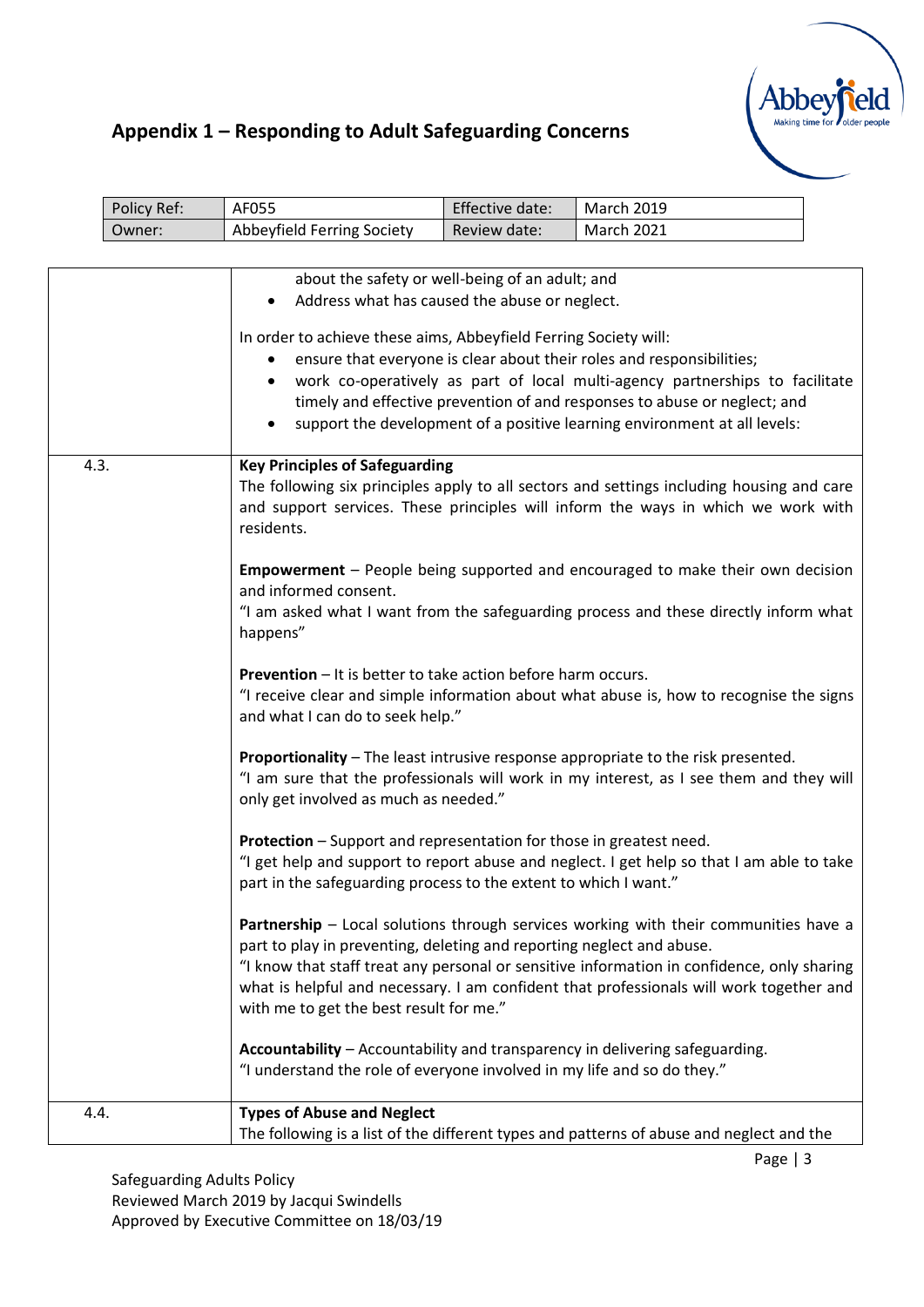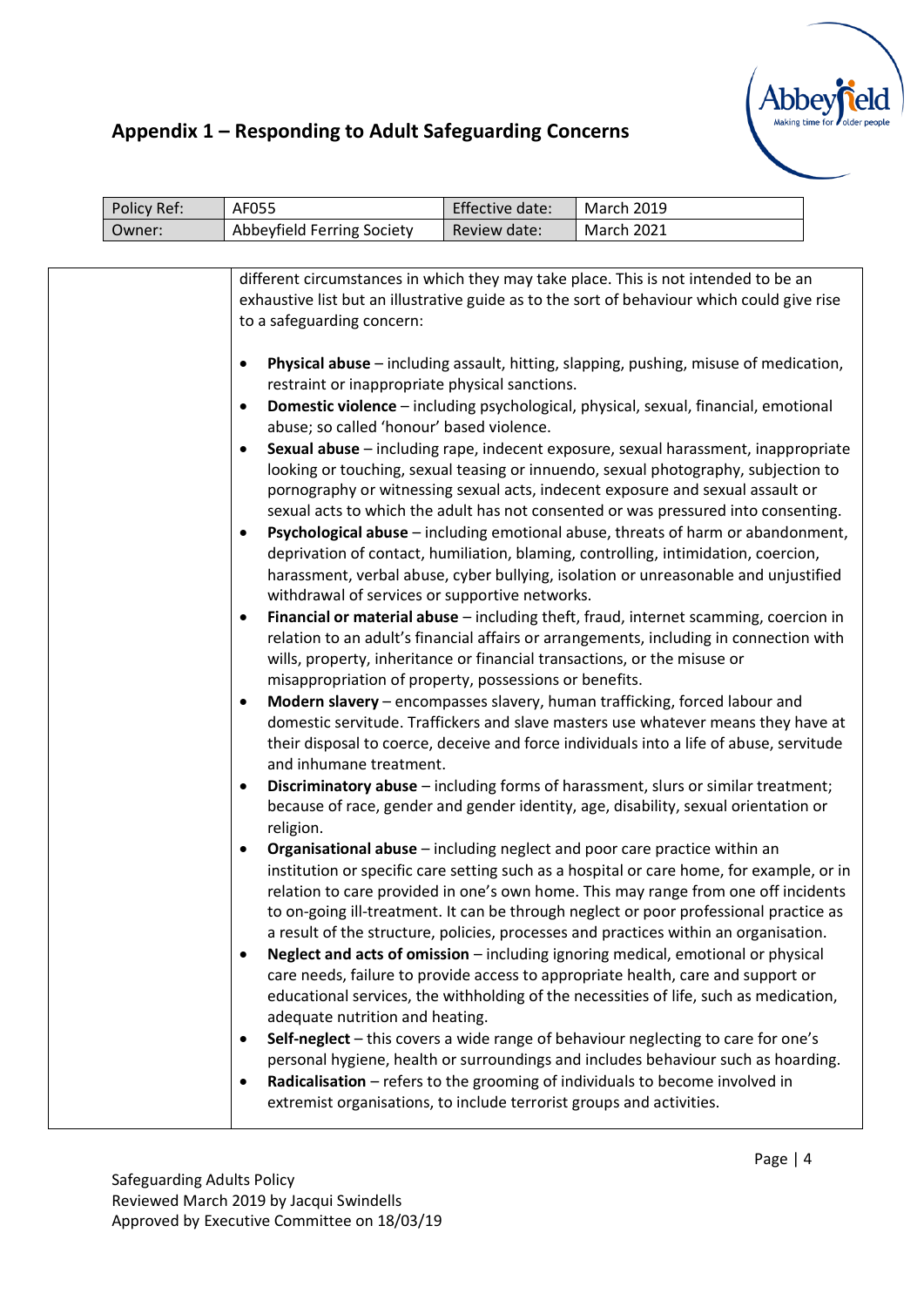

|      | Policy Ref: | AF055                                                                                                                | Effective date: | <b>March 2019</b>                                                                                                                                                                                                                                                                                                                                                                                                                                                                                                                                                                                                              |  |
|------|-------------|----------------------------------------------------------------------------------------------------------------------|-----------------|--------------------------------------------------------------------------------------------------------------------------------------------------------------------------------------------------------------------------------------------------------------------------------------------------------------------------------------------------------------------------------------------------------------------------------------------------------------------------------------------------------------------------------------------------------------------------------------------------------------------------------|--|
|      | Owner:      | Abbeyfield Ferring Society                                                                                           | Review date:    | <b>March 2021</b>                                                                                                                                                                                                                                                                                                                                                                                                                                                                                                                                                                                                              |  |
|      |             |                                                                                                                      |                 |                                                                                                                                                                                                                                                                                                                                                                                                                                                                                                                                                                                                                                |  |
|      |             | information is recorded and appropriately shared.                                                                    |                 | Incidents of abuse may be one-off or multiple, and affect one person or more. Repeated<br>instances of poor care may be an indication of more serious problems and of what we<br>now describe as organisational abuse. In order to see these patterns it is important that                                                                                                                                                                                                                                                                                                                                                     |  |
|      |             | Patterns of abuse vary and include:<br>٠<br>abuse;<br>$\bullet$<br>abuse; or<br>$\bullet$<br>been left lying around. |                 | Serial abusing in which the perpetrator seeks out and 'grooms' individuals.<br>Sexual abuse sometimes falls into this pattern as do some forms of financial<br>long-term abuse in the context of an ongoing family relationship such as<br>domestic violence between spouses or generations or persistent psychological<br>Opportunistic abuse such as theft occurring because money or jewellery has                                                                                                                                                                                                                          |  |
|      |             | <b>Financial abuse</b><br>should also be aware of this possibility.                                                  |                 | Financial abuse is the main form of abuse identified by the Office of the Public Guardian<br>both amongst adults and children at risk. Financial recorded abuse can occur in<br>isolation, but as research has shown, where there are other forms of abuse, there is<br>likely to be financial abuse occurring. Although this is not always the case, everyone                                                                                                                                                                                                                                                                 |  |
|      |             |                                                                                                                      |                 | Where the abuse is by someone who has the authority to manage an adult's money, the<br>relevant body should be informed, for example, the Office of the Public Guardian for<br>deputies and Department for Work and Pensions (DWP) in relation to appointees.                                                                                                                                                                                                                                                                                                                                                                  |  |
| 4.5. |             | <b>Information Sharing and Confidentiality</b><br>practice.                                                          |                 | Sharing the right information, at the right time, with the right people, is fundamental to<br>good practice in adult safeguarding but has been highlighted as a difficult area of                                                                                                                                                                                                                                                                                                                                                                                                                                              |  |
|      |             | concerning risk, safety or sharing information.                                                                      |                 | The Care Act 2014 s45 'supply of information' duty covers the responsibilities of others<br>to comply with requests for information from the Safeguarding Adults Board. Sharing<br>information between organisations as part of day-to-day safeguarding practice is<br>already covered in the common law duty of confidentiality, the Data Protection Act, the<br>Human Rights Act and the Crime and Disorder Act. The Mental Capacity Act is also<br>relevant as all those coming into contact with adults with care and support needs should<br>be able to assess whether someone has the mental capacity to make a decision |  |
|      |             |                                                                                                                      |                 | Organisations need to share safeguarding information with the right people at the right                                                                                                                                                                                                                                                                                                                                                                                                                                                                                                                                        |  |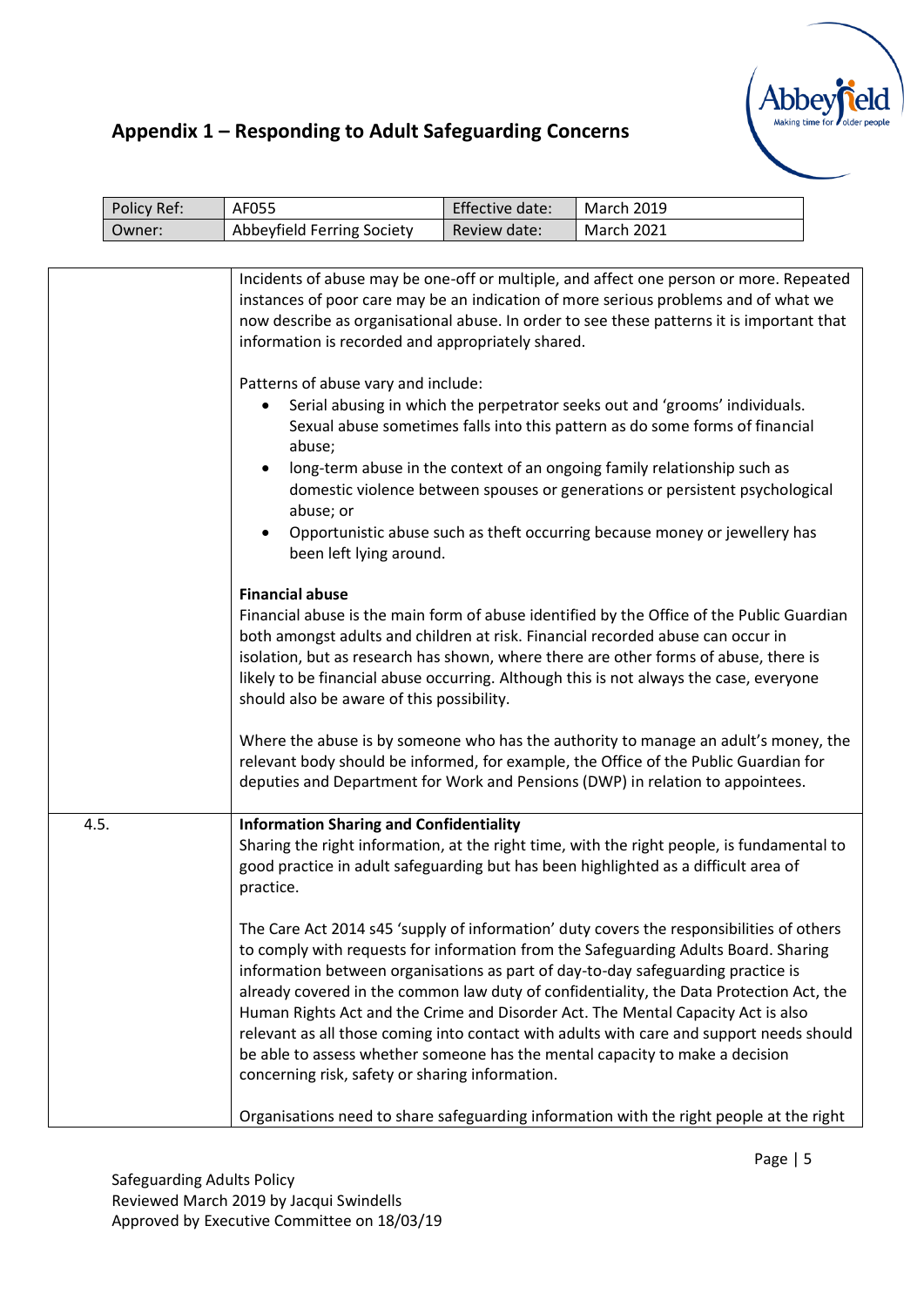

| Policy Ref: | AF055                      | Effective date: | March 2019 |
|-------------|----------------------------|-----------------|------------|
| Owner:      | Abbeyfield Ferring Society | Review date:    | March 2021 |

|      | time to:<br>prevent death or serious harm<br>$\bullet$<br>coordinate effective and efficient responses<br>٠<br>enable early interventions to prevent the escalation of risk<br>$\bullet$<br>prevent abuse and harm that may increase the need for care and support<br>$\bullet$<br>maintain and improve good practice in adult safeguarding<br>$\bullet$<br>reveal patterns of abuse that were previously undetected and that could<br>$\bullet$<br>identify others at risk of abuse<br>identify low-level concerns that may reveal people at risk of abuse<br>$\bullet$<br>help people to access the right kind of support to reduce risk and promote<br>$\bullet$<br>wellbeing<br>help identify people who may pose a risk to others and, where possible, work to<br>$\bullet$<br>reduce offending behaviour<br>Reduce organisational risk and protect reputation.<br>$\bullet$<br>Adults have a general right to independence, choice and self-determination including<br>control over information about themselves. In the context of adult safeguarding these<br>rights can be overridden in certain circumstances such as emergency or life-threatening<br>situations.<br>The law does not prevent the sharing of sensitive, personal information within<br>organisations. If the information is confidential, but there is a safeguarding concern,<br>sharing it may be justified. In addition the law does not prevent the sharing of sensitive,<br>personal information between organisations where the public interest served<br>outweighs the public interest served by protecting confidentiality - for example, where<br>a serious crime may be prevented.<br>The Data Protection Act enables the lawful sharing of information.<br>Staff cannot give a personal assurance of confidentiality and should always report<br>safeguarding concerns to their line manager in the first instance except in emergency<br>situations. However, it is good practice to try to gain the person's consent to share<br>information and as long as it does not increase risk, practitioners should inform the<br>person if they need to share their information without consent. |
|------|-----------------------------------------------------------------------------------------------------------------------------------------------------------------------------------------------------------------------------------------------------------------------------------------------------------------------------------------------------------------------------------------------------------------------------------------------------------------------------------------------------------------------------------------------------------------------------------------------------------------------------------------------------------------------------------------------------------------------------------------------------------------------------------------------------------------------------------------------------------------------------------------------------------------------------------------------------------------------------------------------------------------------------------------------------------------------------------------------------------------------------------------------------------------------------------------------------------------------------------------------------------------------------------------------------------------------------------------------------------------------------------------------------------------------------------------------------------------------------------------------------------------------------------------------------------------------------------------------------------------------------------------------------------------------------------------------------------------------------------------------------------------------------------------------------------------------------------------------------------------------------------------------------------------------------------------------------------------------------------------------------------------------------------------------------------------------------------------------------------------------------------------------------------------------------------|
|      | Any approach from the press or media will be referred to the Chief operating Officer.                                                                                                                                                                                                                                                                                                                                                                                                                                                                                                                                                                                                                                                                                                                                                                                                                                                                                                                                                                                                                                                                                                                                                                                                                                                                                                                                                                                                                                                                                                                                                                                                                                                                                                                                                                                                                                                                                                                                                                                                                                                                                             |
|      | <b>The Fundamental Standards</b>                                                                                                                                                                                                                                                                                                                                                                                                                                                                                                                                                                                                                                                                                                                                                                                                                                                                                                                                                                                                                                                                                                                                                                                                                                                                                                                                                                                                                                                                                                                                                                                                                                                                                                                                                                                                                                                                                                                                                                                                                                                                                                                                                  |
| 4.6. | On 1st April 2015 the Health and Social Care Act 2008 (Regulated Activities) Regulations<br>2014 came into force. The regulations apply to all registered persons (providers and<br>managers) registered with the Care Quality Commission (CQC) that carry on regulated<br>activities. Part 3 of these new regulations has two sections: Section 1 describes the                                                                                                                                                                                                                                                                                                                                                                                                                                                                                                                                                                                                                                                                                                                                                                                                                                                                                                                                                                                                                                                                                                                                                                                                                                                                                                                                                                                                                                                                                                                                                                                                                                                                                                                                                                                                                  |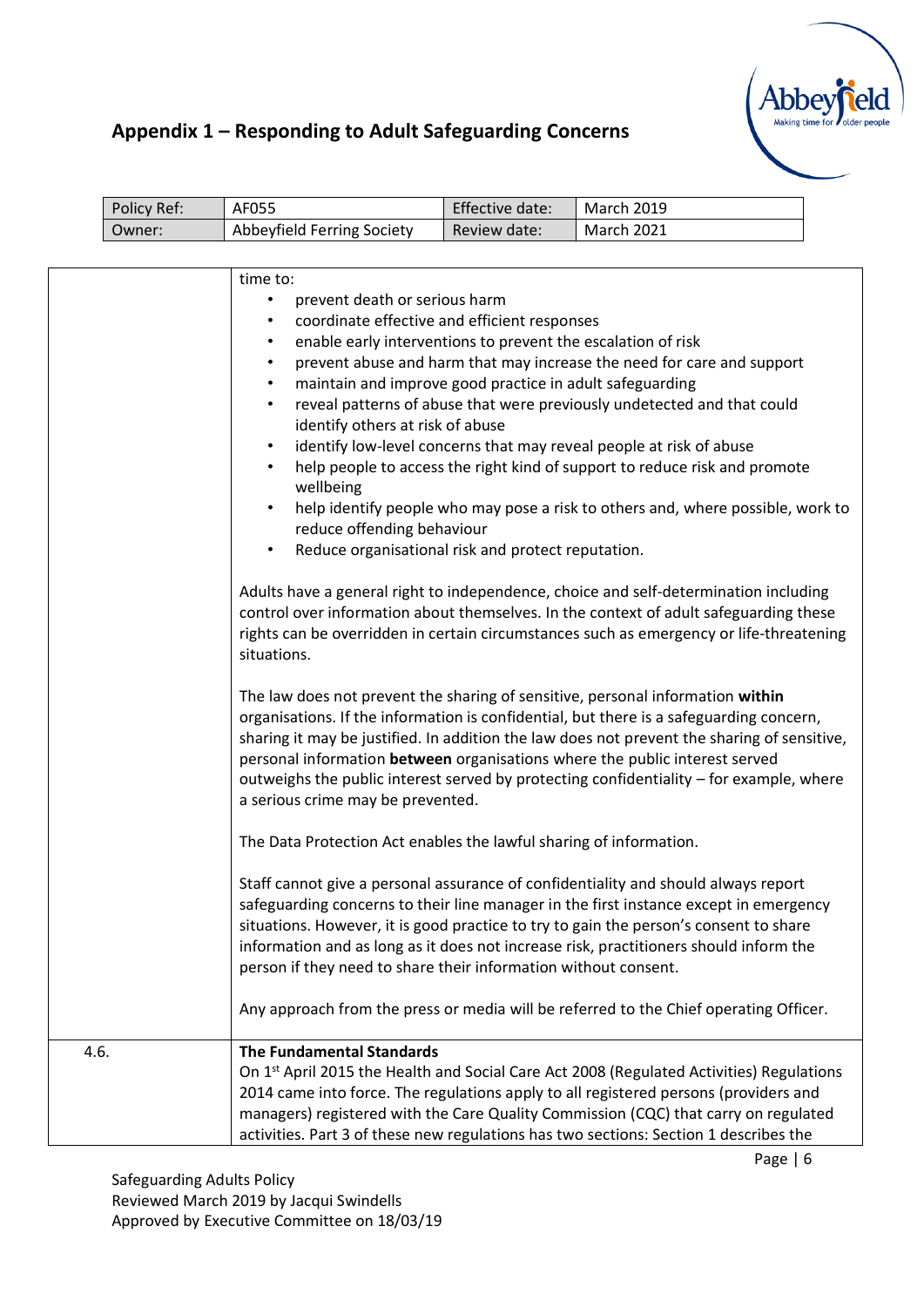

| Policy Ref: | AF055                                                                                                                                                                                                                                                                                                                                                                                                                    | Effective date: | <b>March 2019</b>                                                                                                                                                                                                                                                                                                                                                                                                                                                                                                                                                                                                                                                                                                                                                                                                                                                                                                                                                                                                                                                                                                                                                                      |  |
|-------------|--------------------------------------------------------------------------------------------------------------------------------------------------------------------------------------------------------------------------------------------------------------------------------------------------------------------------------------------------------------------------------------------------------------------------|-----------------|----------------------------------------------------------------------------------------------------------------------------------------------------------------------------------------------------------------------------------------------------------------------------------------------------------------------------------------------------------------------------------------------------------------------------------------------------------------------------------------------------------------------------------------------------------------------------------------------------------------------------------------------------------------------------------------------------------------------------------------------------------------------------------------------------------------------------------------------------------------------------------------------------------------------------------------------------------------------------------------------------------------------------------------------------------------------------------------------------------------------------------------------------------------------------------------|--|
| Owner:      | Abbeyfield Ferring Society                                                                                                                                                                                                                                                                                                                                                                                               | Review date:    | <b>March 2021</b>                                                                                                                                                                                                                                                                                                                                                                                                                                                                                                                                                                                                                                                                                                                                                                                                                                                                                                                                                                                                                                                                                                                                                                      |  |
|             |                                                                                                                                                                                                                                                                                                                                                                                                                          |                 |                                                                                                                                                                                                                                                                                                                                                                                                                                                                                                                                                                                                                                                                                                                                                                                                                                                                                                                                                                                                                                                                                                                                                                                        |  |
|             | Duty of Candour.                                                                                                                                                                                                                                                                                                                                                                                                         |                 | requirements relating to persons carrying on or managing a regulated activity. Section 2<br>introduces the fundamental standards below which the provision of regulated activities<br>and the care people receive must never fall. The fundamental standards replace the<br>Essential Standards of Quality and Safety. Regulation 13: Safeguarding Service Users<br>from Abuse and Improper Treatment governs safeguarding arrangements to protect<br>people from abuse and also covers discrimination or unlawful restraint, which includes<br>inappropriate deprivation of liberty under the terms of the Mental Capacity Act 2005.<br>The duty of candour, which is part of the fundamental standards, applied to NHS<br>providers from October 2014 and was extended to include all other providers from April<br>2015. The duty of candour requires providers to be open and transparent with people<br>who use their services about their care and treatment, including when it goes wrong.                                                                                                                                                                                      |  |
| 4.7.        | <b>Preventing Abuse</b><br>to all we do.<br>Residents have a right to:<br>Have their privacy respected and be treated with dignity<br>Be valued and recognised as unique individuals<br>Have control over their lives and matters which affect them<br>Be as independent as possible<br>Make informed choices about the care and support they receive.<br>or reduce known risks will be clearly recorded and acted upon. |                 | It is essential to recognise the importance of preventing abuse and neglect wherever<br>possible. Observant staff making early, positive interventions with individuals and<br>families can make a huge difference to their lives, preventing the deterioration of a<br>situation or breakdown of a support network. It is often when people become<br>increasingly isolated and cut off from families and friends that they become extremely<br>vulnerable to abuse and neglect. Robust risk management processes can prevent<br>concerns escalating to a crisis point and requiring intervention under safeguarding.<br>The principles of good practice will be observed at all times and residents will be central<br>Each resident's care plan (in care services) and My Life Plan (in housing) will include a<br>comprehensive assessment of their needs, including any known risks. Actions to prevent<br>We will make information available to residents and their families, and to staff and<br>volunteers, about internal and external safeguarding policies and procedures. We will<br>also ensure residents have information about, and access to, local advocacy services. |  |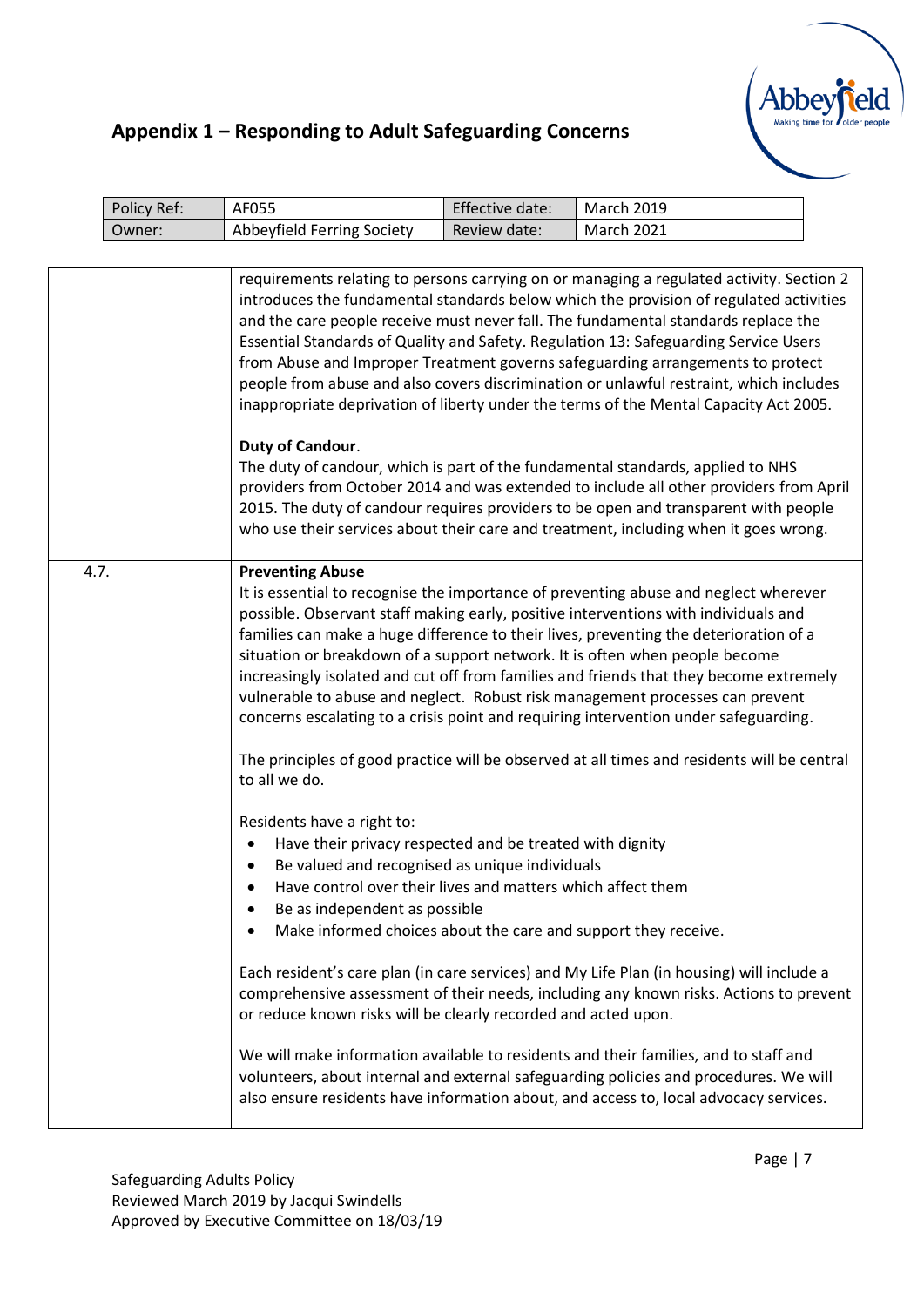

|                                                                                                                                                                                                                                                                 | Policy Ref: | AF055                                                                                                                                                                                                                                                                                                                                                                                                                             | Effective date: | <b>March 2019</b>                                                                                                                                                                                                                                                                                                                                                                                                                                                                                                                                          |  |  |  |
|-----------------------------------------------------------------------------------------------------------------------------------------------------------------------------------------------------------------------------------------------------------------|-------------|-----------------------------------------------------------------------------------------------------------------------------------------------------------------------------------------------------------------------------------------------------------------------------------------------------------------------------------------------------------------------------------------------------------------------------------|-----------------|------------------------------------------------------------------------------------------------------------------------------------------------------------------------------------------------------------------------------------------------------------------------------------------------------------------------------------------------------------------------------------------------------------------------------------------------------------------------------------------------------------------------------------------------------------|--|--|--|
|                                                                                                                                                                                                                                                                 | Owner:      | Abbeyfield Ferring Society                                                                                                                                                                                                                                                                                                                                                                                                        | Review date:    | <b>March 2021</b>                                                                                                                                                                                                                                                                                                                                                                                                                                                                                                                                          |  |  |  |
|                                                                                                                                                                                                                                                                 |             |                                                                                                                                                                                                                                                                                                                                                                                                                                   |                 |                                                                                                                                                                                                                                                                                                                                                                                                                                                                                                                                                            |  |  |  |
|                                                                                                                                                                                                                                                                 |             | Residents and visitors will have access to Abbeyfield Ferring Society's Complaints<br>Procedure.<br>Abbeyfield Ferring Society will ensure robust recruitment procedures are in place and<br>that all staff and volunteers are properly vetted, to include DBS checks, to ensure they<br>are suitable to work with older people.                                                                                                  |                 |                                                                                                                                                                                                                                                                                                                                                                                                                                                                                                                                                            |  |  |  |
|                                                                                                                                                                                                                                                                 |             | All staff will receive safeguarding training that is commensurate with their role and this<br>will be a mandatory requirement. The performance of each member of staff will be<br>properly monitored and reviewed through the formal processes of appraisal and<br>supervision.                                                                                                                                                   |                 |                                                                                                                                                                                                                                                                                                                                                                                                                                                                                                                                                            |  |  |  |
|                                                                                                                                                                                                                                                                 |             | minor, will be taken seriously and acted upon.                                                                                                                                                                                                                                                                                                                                                                                    |                 | Each Manager will foster an open and inclusive management style that encourages<br>people to voice any concerns and will ensure people know that their concerns, however                                                                                                                                                                                                                                                                                                                                                                                   |  |  |  |
| 4.8.                                                                                                                                                                                                                                                            |             | <b>Roles and Responsibilities</b><br>policy is also incorporated into their contract of employment.                                                                                                                                                                                                                                                                                                                               |                 | All staff are individually responsible for preventing, identifying and responding to abuse.<br>In order to respond appropriately where abuse or neglect may be taking place, anyone<br>in contact with the adult, whether in a volunteer or paid role, must understand their<br>own role and responsibility and have access to practical and legal guidance, advice and<br>support. This will include understanding local multi-agency policies and procedures and<br>attending training commensurate with their role. Employees must understand that this |  |  |  |
|                                                                                                                                                                                                                                                                 |             | <b>Front Line Staff</b><br>Operational front line staff are responsible for preventing, identifying and responding to<br>allegations of abuse and substandard practice. Staff at operational level need to share a<br>common view of what types of behaviour may be abuse or neglect and what to do as an<br>initial response to a suspicion or allegation that someone is being, or is at risk of being,<br>abused or neglected. |                 |                                                                                                                                                                                                                                                                                                                                                                                                                                                                                                                                                            |  |  |  |
| <b>Home/House/Domiciliary Managers</b><br>The Manager of each service is responsible for ensuring that this policy is fully<br>implemented and for ensuring all staff receive appropriate support, advice, guidance<br>and training which is updated regularly. |             |                                                                                                                                                                                                                                                                                                                                                                                                                                   |                 |                                                                                                                                                                                                                                                                                                                                                                                                                                                                                                                                                            |  |  |  |
|                                                                                                                                                                                                                                                                 |             | policy with their line manager.                                                                                                                                                                                                                                                                                                                                                                                                   |                 | The Manager should raise any queries about the application or interpretation of this                                                                                                                                                                                                                                                                                                                                                                                                                                                                       |  |  |  |
|                                                                                                                                                                                                                                                                 |             | <b>Chief Operating Officer</b>                                                                                                                                                                                                                                                                                                                                                                                                    |                 | Chief Operating Officer is responsible for monitoring the quality of service provision and                                                                                                                                                                                                                                                                                                                                                                                                                                                                 |  |  |  |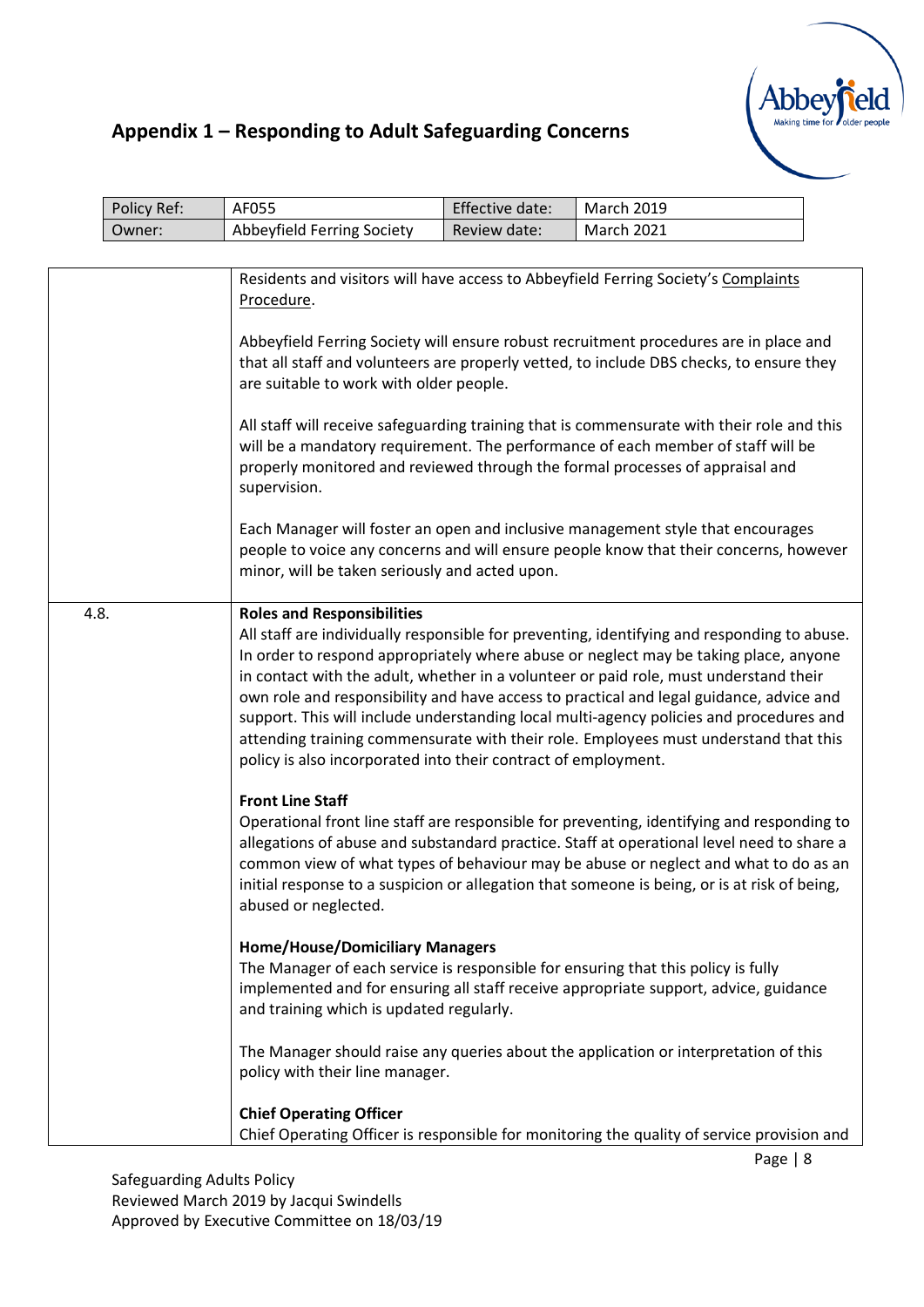

|            |       | Policy Ref:      | AF055                                                                                                                                                                                                                                                                                                                                                  | Effective date: | <b>March 2019</b>                                                                                                                                                                                                                                                                                                                                                                                                                                                                                                                                                                                               |  |
|------------|-------|------------------|--------------------------------------------------------------------------------------------------------------------------------------------------------------------------------------------------------------------------------------------------------------------------------------------------------------------------------------------------------|-----------------|-----------------------------------------------------------------------------------------------------------------------------------------------------------------------------------------------------------------------------------------------------------------------------------------------------------------------------------------------------------------------------------------------------------------------------------------------------------------------------------------------------------------------------------------------------------------------------------------------------------------|--|
|            |       | Owner:           | Abbeyfield Ferring Society                                                                                                                                                                                                                                                                                                                             | Review date:    | <b>March 2021</b>                                                                                                                                                                                                                                                                                                                                                                                                                                                                                                                                                                                               |  |
|            |       |                  |                                                                                                                                                                                                                                                                                                                                                        |                 |                                                                                                                                                                                                                                                                                                                                                                                                                                                                                                                                                                                                                 |  |
|            |       |                  | the implementation of safeguarding policies and procedures.<br><b>Governance Committee/Chief Operating Officer</b><br>mistakes are not repeated.                                                                                                                                                                                                       |                 | The Executive Committee / Chief Operating Officer are responsible for ensuring that<br>Abbeyfield Ferring Society safeguarding policies and procedures are effective in<br>minimising abuse and safeguarding residents from harm. The team will ensure that<br>safeguarding policies and procedures are regularly reviewed and updated and that<br>changes are effectively communicated throughout the organisation. The team will<br>ensure there are suitable systems in place to monitor the effectiveness of safeguarding<br>arrangements and that where things go wrong, lessons are learned to ensure any |  |
|            | 4.9.  |                  | <b>Disclosure and Barring Service (DBS)</b><br>to have a new check carried out every three years.<br>Procedure                                                                                                                                                                                                                                         |                 | All Abbeyfield Ferring Society staff and volunteers are required to have an Enhanced<br>criminal record check from the DBS before commencing employment/volunteering and<br>For further information please see AF017 Disclosure and Barring Service Policy and                                                                                                                                                                                                                                                                                                                                                  |  |
|            | 4.10. |                  | <b>Whistleblowing (Public Interest Disclosure)</b><br>resident is being abused, regardless of who the perpetrator is.<br>For further information please see AF063 Whistleblowing Policy.                                                                                                                                                               |                 | Staff are strongly encouraged to take action and report concerns if they suspect a                                                                                                                                                                                                                                                                                                                                                                                                                                                                                                                              |  |
|            |       | 5. Finance       | <b>TBC</b>                                                                                                                                                                                                                                                                                                                                             |                 |                                                                                                                                                                                                                                                                                                                                                                                                                                                                                                                                                                                                                 |  |
| 6.         |       | Supporting       | $\bullet$                                                                                                                                                                                                                                                                                                                                              |                 | Responding to Adult Safeguarding Concerns - a summary of what to do                                                                                                                                                                                                                                                                                                                                                                                                                                                                                                                                             |  |
|            |       | Appendices       | Referral Pathways for a Safeguarding Alert<br>$\bullet$                                                                                                                                                                                                                                                                                                |                 |                                                                                                                                                                                                                                                                                                                                                                                                                                                                                                                                                                                                                 |  |
|            |       |                  | Safeguarding Incident Summary Record<br>$\bullet$                                                                                                                                                                                                                                                                                                      |                 |                                                                                                                                                                                                                                                                                                                                                                                                                                                                                                                                                                                                                 |  |
| $\prime$ . |       | Linked policies  | Appropriate Use of Restraint<br>$\bullet$<br>Complaints<br>٠<br>Confidentiality<br><b>DBS Policy</b><br>٠<br>Deprivation of Liberty Safeguards (MCA DOLS)<br>٠<br><b>Equality and Diversity</b><br>٠<br><b>Mental Capacity Act</b><br>٠<br>Training, Learning and Development<br>٠<br>Whistle Blowing<br>٠<br><b>Accessibility Policy</b><br>$\bullet$ |                 |                                                                                                                                                                                                                                                                                                                                                                                                                                                                                                                                                                                                                 |  |
|            |       | 8. Legislation / | The Care Act 2014<br>$\bullet$                                                                                                                                                                                                                                                                                                                         |                 |                                                                                                                                                                                                                                                                                                                                                                                                                                                                                                                                                                                                                 |  |

Safeguarding Adults Policy Reviewed March 2019 by Jacqui Swindells Approved by Executive Committee on 18/03/19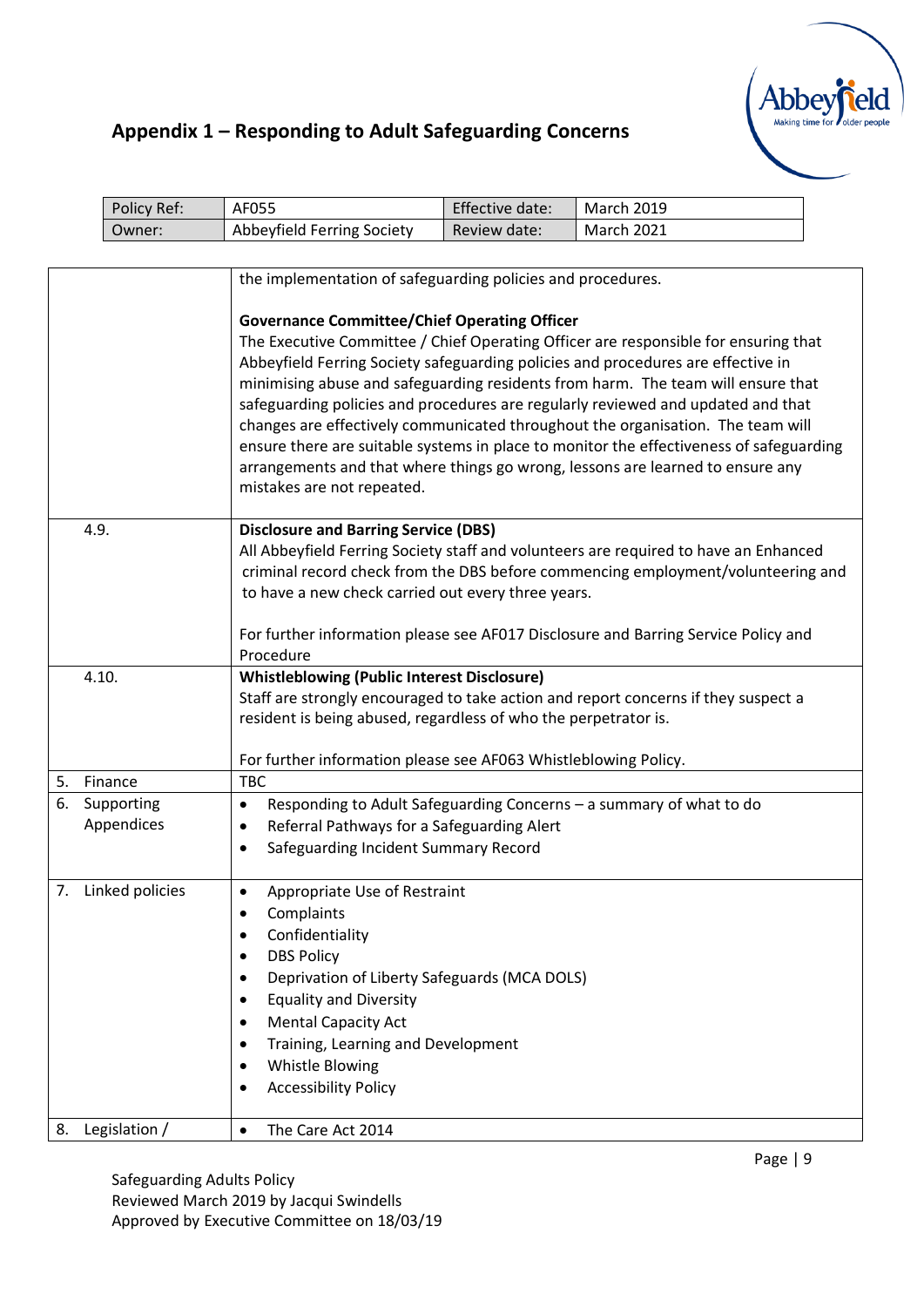

|    |                                                                                                                                                                                                                                                                                                                                                                                                    | Policy Ref: | AF055                                                                                                                                                                                                       | Effective date: | <b>March 2019</b>                                                                                                                                                                                                                                                                                                                                                                                                                                                                                                                                                                                                                                                                                                                                                                                                                                                                                                  |  |
|----|----------------------------------------------------------------------------------------------------------------------------------------------------------------------------------------------------------------------------------------------------------------------------------------------------------------------------------------------------------------------------------------------------|-------------|-------------------------------------------------------------------------------------------------------------------------------------------------------------------------------------------------------------|-----------------|--------------------------------------------------------------------------------------------------------------------------------------------------------------------------------------------------------------------------------------------------------------------------------------------------------------------------------------------------------------------------------------------------------------------------------------------------------------------------------------------------------------------------------------------------------------------------------------------------------------------------------------------------------------------------------------------------------------------------------------------------------------------------------------------------------------------------------------------------------------------------------------------------------------------|--|
|    |                                                                                                                                                                                                                                                                                                                                                                                                    | Owner:      | Abbeyfield Ferring Society                                                                                                                                                                                  | Review date:    | <b>March 2021</b>                                                                                                                                                                                                                                                                                                                                                                                                                                                                                                                                                                                                                                                                                                                                                                                                                                                                                                  |  |
|    |                                                                                                                                                                                                                                                                                                                                                                                                    |             |                                                                                                                                                                                                             |                 |                                                                                                                                                                                                                                                                                                                                                                                                                                                                                                                                                                                                                                                                                                                                                                                                                                                                                                                    |  |
|    | Regulation<br>Care and Support Statutory Guidance issued under the Care Act 2014<br>$\bullet$<br>Safeguarding Vulnerable Groups Act 2006<br>$\bullet$<br>Health and Social Care Act 2008 (Regulated Activities) Regulations 2014: Regulation<br>$\bullet$<br>13<br>Human Rights Act 1998<br>$\bullet$<br>Mental Capacity Act 2005<br>$\bullet$<br>Public Interest Disclosure Act 1998<br>$\bullet$ |             |                                                                                                                                                                                                             |                 |                                                                                                                                                                                                                                                                                                                                                                                                                                                                                                                                                                                                                                                                                                                                                                                                                                                                                                                    |  |
| 9. | Review                                                                                                                                                                                                                                                                                                                                                                                             |             | Every two years, subject to any regulatory or legislative updates.                                                                                                                                          |                 |                                                                                                                                                                                                                                                                                                                                                                                                                                                                                                                                                                                                                                                                                                                                                                                                                                                                                                                    |  |
|    | 10. Procedure                                                                                                                                                                                                                                                                                                                                                                                      |             |                                                                                                                                                                                                             |                 |                                                                                                                                                                                                                                                                                                                                                                                                                                                                                                                                                                                                                                                                                                                                                                                                                                                                                                                    |  |
|    | 10.1                                                                                                                                                                                                                                                                                                                                                                                               |             | Procedure for responding to suspected or actual abuse<br>neglect within Abbeyfield Ferring service.<br>team where necessary.                                                                                |                 | The aim of this section is to provide procedural guidance for Abbeyfield Ferring Society<br>staff so that they know how to deal with suspected or actual incidents of abuse and<br>Our primary concern is the safety of Abbeyfield Ferring Society residents and clients. We<br>must ensure that we discharge equitably our legal and moral responsibilities to<br>residents and others in the event of a suspected or actual incident of abuse or neglect.<br>The Manager is responsible for ensuring that any suspected or actual incident of abuse<br>or neglect is dealt with immediately and is reported to the local authority safeguarding                                                                                                                                                                                                                                                                  |  |
|    | 10.2                                                                                                                                                                                                                                                                                                                                                                                               |             | If you witness or suspect an incident of abuse<br>to the Manager's line manager as soon as possible and within 24 hours.<br>of abuse and explain that a written report may well be required.<br>the police. |                 | Any allegation or suspicion of abuse, however minor, must be taken seriously and<br>reported immediately to the Manager or person in charge. However difficult a situation<br>may seem, staff must understand they have a duty to report any concerns of abuse.<br>In the event that the alleged perpetrator is the Manager, the matter should be reported<br>Ensure the immediate safety and welfare of the adult concerned and summon medical<br>assistance if required. Inform paramedic staff and/or examining doctor of the suspicion<br>In cases of serious abuse where there is evidence to suggest criminal activity, the police<br>should also be summoned. Any incident involving alleged sexual abuse or involving<br>alleged physical abuse which has resulted in injury should be reported immediately to<br>Consider whether there is an immediate risk to other residents, and take steps to secure |  |
|    |                                                                                                                                                                                                                                                                                                                                                                                                    |             | their safety.                                                                                                                                                                                               |                 |                                                                                                                                                                                                                                                                                                                                                                                                                                                                                                                                                                                                                                                                                                                                                                                                                                                                                                                    |  |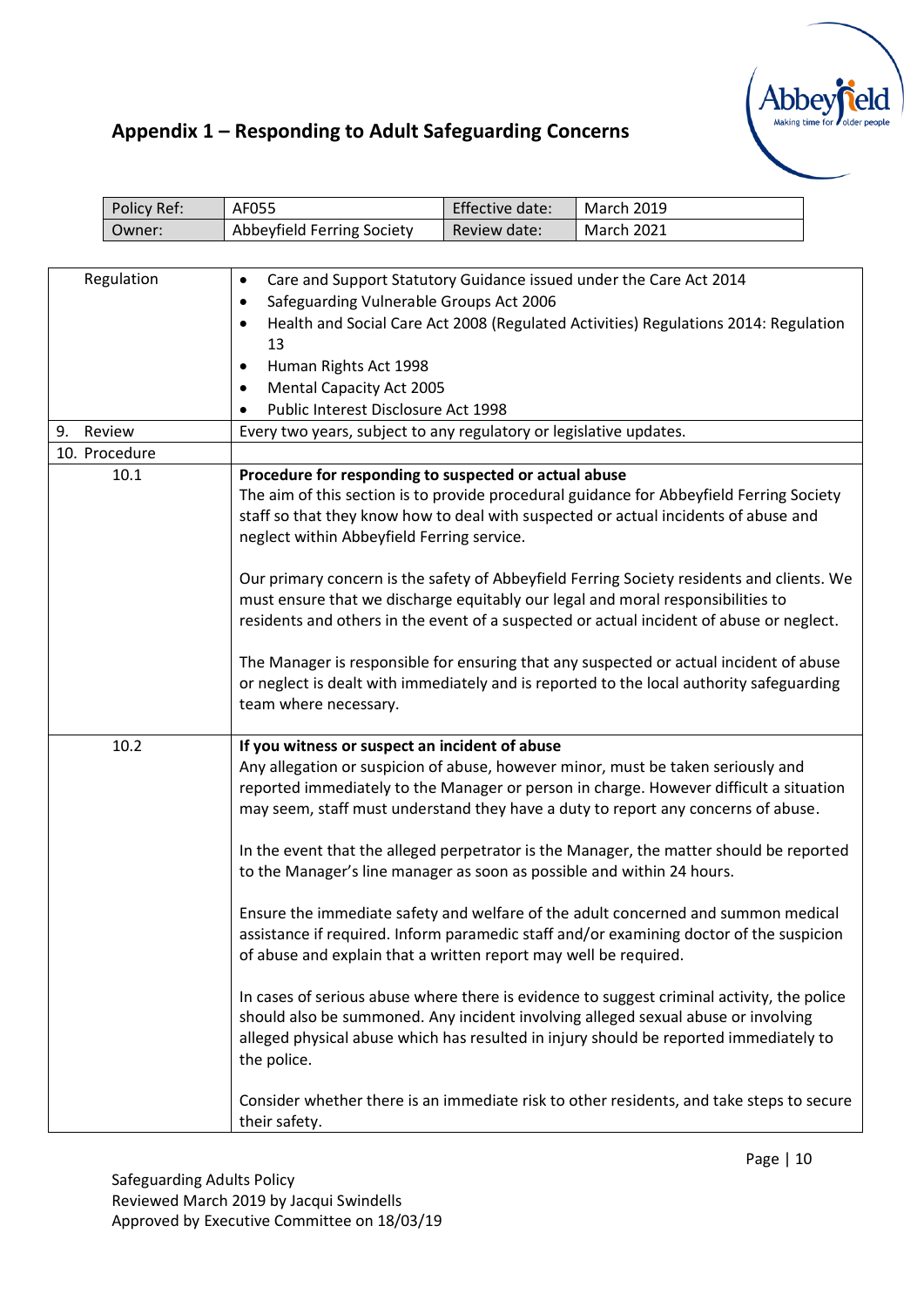

| Policy Ref: | AF055                                                                                                                                                                                                                                            | Effective date: | <b>March 2019</b>                                                                                                                                                                                                                                                                                                                                                                                                                                                                                                                   |  |
|-------------|--------------------------------------------------------------------------------------------------------------------------------------------------------------------------------------------------------------------------------------------------|-----------------|-------------------------------------------------------------------------------------------------------------------------------------------------------------------------------------------------------------------------------------------------------------------------------------------------------------------------------------------------------------------------------------------------------------------------------------------------------------------------------------------------------------------------------------|--|
| Owner:      | Abbeyfield Ferring Society                                                                                                                                                                                                                       | Review date:    | <b>March 2021</b>                                                                                                                                                                                                                                                                                                                                                                                                                                                                                                                   |  |
|             |                                                                                                                                                                                                                                                  |                 |                                                                                                                                                                                                                                                                                                                                                                                                                                                                                                                                     |  |
|             | important to a police investigation.<br>fears. Remember what is said, and write it down as soon as possible.<br>by allocating a member of staff to be with them.<br>At the earliest opportunity record as much detailed information as possible. |                 | Where a serious incident has taken place, do not disturb evidence that may be<br>Do not immediately question the person concerned formally, but offer comfort,<br>reassurance and support and allow them to give information or express distress or<br>If the alleged perpetrator is a resident, ensure they too are safe and supported, possibly                                                                                                                                                                                   |  |
| 10.3        | Immediate actions by the manager                                                                                                                                                                                                                 |                 |                                                                                                                                                                                                                                                                                                                                                                                                                                                                                                                                     |  |
|             | hours.                                                                                                                                                                                                                                           |                 | Any serious incident of abuse which is substantiated or witnessed should be referred to<br>the local authority safeguarding team by the Manager or in the absence of the Manager,<br>by the person in charge of the service, at the first available opportunity and within 24                                                                                                                                                                                                                                                       |  |
|             | If in doubt about whether an incident should be referred, the Manager should contact<br>the local authority safeguarding team for advice.                                                                                                        |                 |                                                                                                                                                                                                                                                                                                                                                                                                                                                                                                                                     |  |
|             | authority safeguarding team.                                                                                                                                                                                                                     |                 | If the police have not already been informed, the Manager in consultation with their line<br>manager should decide whether to do so. This will depend upon whether a crime<br>appears to have been committed. If in doubt, the police should be informed so they can<br>determine whether a crime has been committed. The Manager will need to follow any<br>instructions from the police to ensure that any police investigation is not hindered.<br>Where the police are informed, the Manager must refer the matter to the local |  |
|             | situations, where the resident is injured or distressed, the Manager should<br>the local authority safeguarding team before contacting any other relatives.                                                                                      |                 | Unless instructed otherwise by the police, the Manager should immediately inform the<br>family / next of kin / representative of the resident about the incident. In serious<br>communicate the information carefully and sensitively. The Manager should support<br>family members to visit the resident. If a member of the resident's family is the<br>suspected or alleged perpetrator, the matter should be discussed with the police and/or                                                                                   |  |
|             | in the same way.                                                                                                                                                                                                                                 |                 | Where the alleged abuser is a resident, their family should be informed and supported                                                                                                                                                                                                                                                                                                                                                                                                                                               |  |
|             |                                                                                                                                                                                                                                                  |                 | The local authority safeguarding team will decide whether there has been an incident of                                                                                                                                                                                                                                                                                                                                                                                                                                             |  |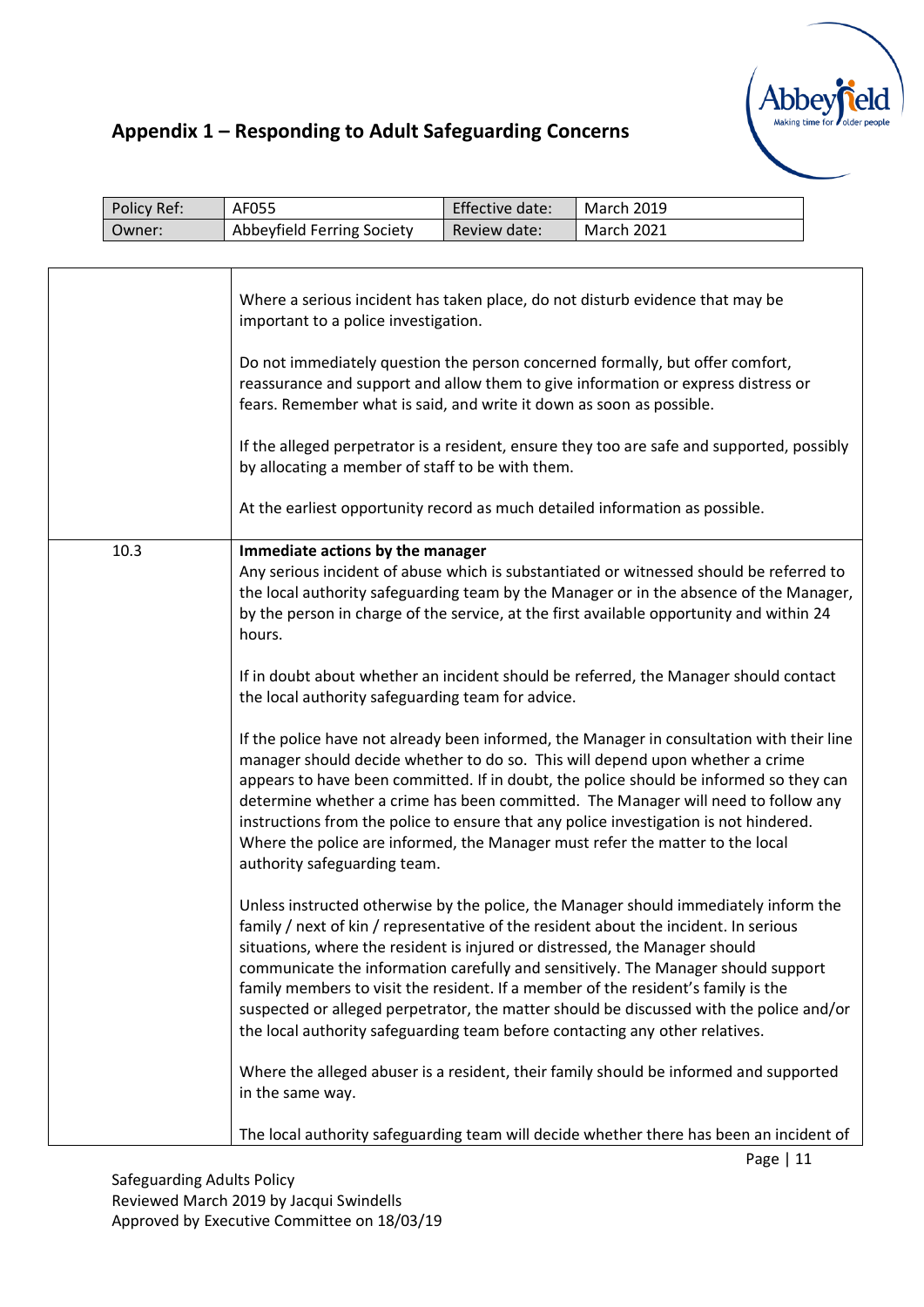

| Policy Ref: | AF055                                                                                                                                                                                                                                                                                                                                                                                                               | Effective date: | <b>March 2019</b>                                                                                                                                                                                                                                                                                                                                                                                                                                                                                                                                                                                                                                                                                                                                                                                                                                                                                                                                                                                                                                                                                                                                                                                                                                                                                                                                         |  |
|-------------|---------------------------------------------------------------------------------------------------------------------------------------------------------------------------------------------------------------------------------------------------------------------------------------------------------------------------------------------------------------------------------------------------------------------|-----------------|-----------------------------------------------------------------------------------------------------------------------------------------------------------------------------------------------------------------------------------------------------------------------------------------------------------------------------------------------------------------------------------------------------------------------------------------------------------------------------------------------------------------------------------------------------------------------------------------------------------------------------------------------------------------------------------------------------------------------------------------------------------------------------------------------------------------------------------------------------------------------------------------------------------------------------------------------------------------------------------------------------------------------------------------------------------------------------------------------------------------------------------------------------------------------------------------------------------------------------------------------------------------------------------------------------------------------------------------------------------|--|
| Owner:      | Abbeyfield Ferring Society                                                                                                                                                                                                                                                                                                                                                                                          | Review date:    | <b>March 2021</b>                                                                                                                                                                                                                                                                                                                                                                                                                                                                                                                                                                                                                                                                                                                                                                                                                                                                                                                                                                                                                                                                                                                                                                                                                                                                                                                                         |  |
|             |                                                                                                                                                                                                                                                                                                                                                                                                                     |                 |                                                                                                                                                                                                                                                                                                                                                                                                                                                                                                                                                                                                                                                                                                                                                                                                                                                                                                                                                                                                                                                                                                                                                                                                                                                                                                                                                           |  |
|             | the local authority safeguarding team.<br>internal safeguarding log.                                                                                                                                                                                                                                                                                                                                                |                 | abuse that requires a safeguarding Enquiry and will advise the Manager what steps<br>should be taken next. The Manager should provide as much information as possible to<br>The Manager should report the safeguarding incident using Abbeyfield Ferring Society's                                                                                                                                                                                                                                                                                                                                                                                                                                                                                                                                                                                                                                                                                                                                                                                                                                                                                                                                                                                                                                                                                        |  |
| 10.4        | <b>Regulated Care Services</b><br>accordance with regulatory requirements.<br>responsibility for the referral.                                                                                                                                                                                                                                                                                                      |                 | Where the incident needs to be reported to the Care Quality Commission, the Manager<br>must ensure notifications are completed and submitted within required timescales in<br>The Manager will take lead responsibility for any referral to the DBS barred list. Where<br>this is not possible or appropriate, the Manager's line manager will take lead                                                                                                                                                                                                                                                                                                                                                                                                                                                                                                                                                                                                                                                                                                                                                                                                                                                                                                                                                                                                  |  |
| 10.5        | Dealing with the alleged perpetrator (abuser)<br>decide whether or not to suspend the member of staff based on an informed<br>the disciplinary process and the HR team will advise throughout the process.<br>they will not be required to do any voluntary work until the matter has been<br>investigated and resolved.<br>account of the wishes of the residents, and their families if appropriate.<br>resolved. |                 | Where a serious allegation is made against a member of staff, the Manager must<br>contact the Chief Operating Officer/Executive Committee immediately so that<br>appropriate action can be taken in line with Abbeyfield Ferring Society's Disciplinary<br>Policy and Procedure. This may include suspending one or more members of staff from<br>duty. This is without prejudice to the outcome of any investigation and is based on the<br>need to protect residents and others and to ensure an unhindered investigation into the<br>allegation. If such a situation arises outside of normal office hours, the Manager must<br>assessment of the circumstances and the need to protect residents. Where the<br>allegation is against a member of staff, any safeguarding investigation will dovetail with<br>Where an allegation concerns a volunteer, the Manager must advise the volunteer that<br>Where an allegation is made against another resident, the Manager should take<br>immediate steps to separate the perpetrator from the victim of the abuse, which may<br>involve identifying an immediate alternative place of safety for one of them, taking<br>Where an allegation is made against a visitor, the Manager will need to ensure their<br>visits are either suspended or supervised until the allegation has been investigated and |  |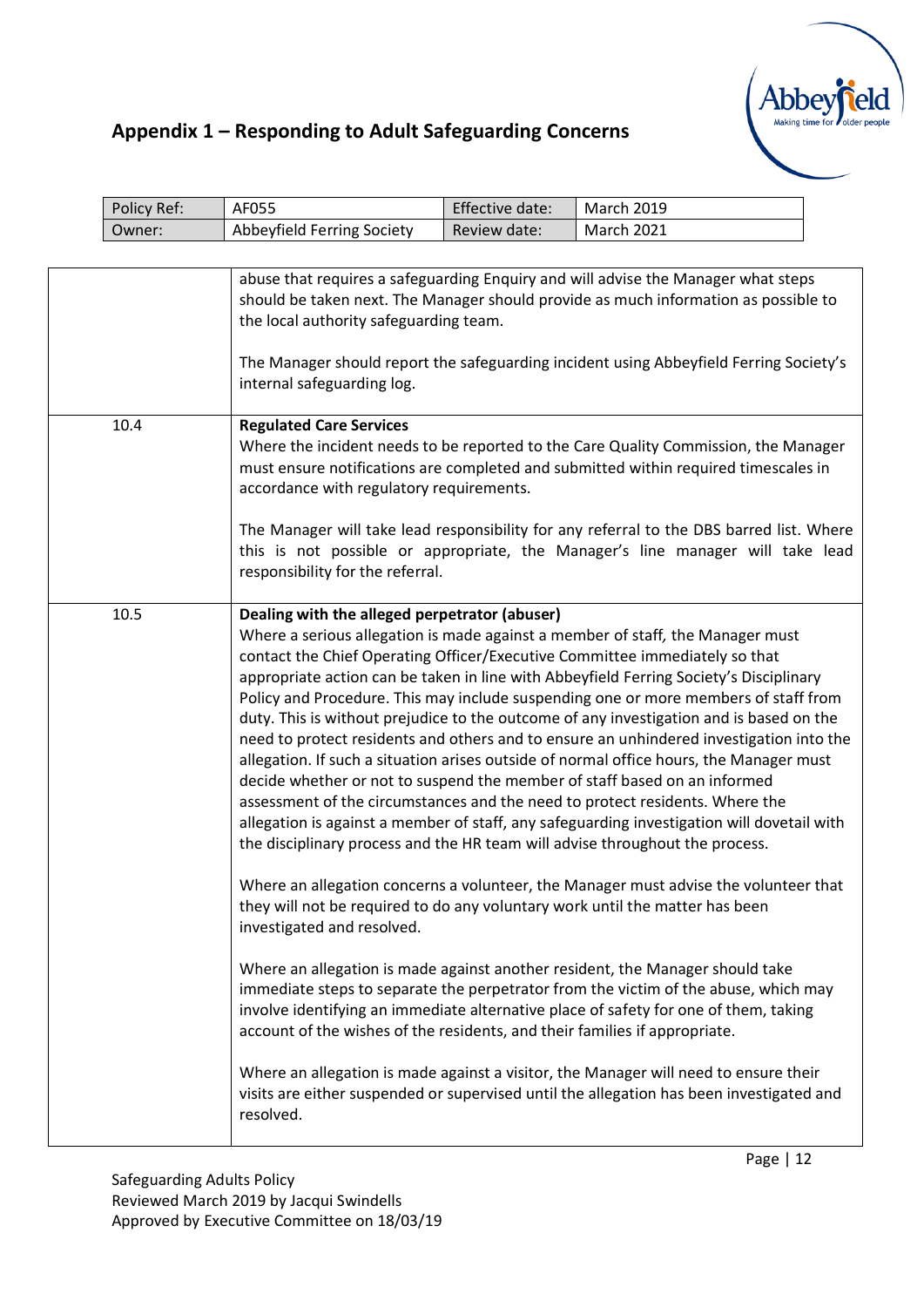

| Policy Ref: | AF055                                                                               | Effective date: | <b>March 2019</b>                                                                                                                                                                                                                                                                                                                                                                                                                                                                                                                                                                                                                             |
|-------------|-------------------------------------------------------------------------------------|-----------------|-----------------------------------------------------------------------------------------------------------------------------------------------------------------------------------------------------------------------------------------------------------------------------------------------------------------------------------------------------------------------------------------------------------------------------------------------------------------------------------------------------------------------------------------------------------------------------------------------------------------------------------------------|
| Owner:      | Abbeyfield Ferring Society                                                          | Review date:    | <b>March 2021</b>                                                                                                                                                                                                                                                                                                                                                                                                                                                                                                                                                                                                                             |
|             |                                                                                     |                 |                                                                                                                                                                                                                                                                                                                                                                                                                                                                                                                                                                                                                                               |
|             | HR team and their line manager.                                                     |                 | Where an allegation is made against an ex-employee, the Manager should inform the                                                                                                                                                                                                                                                                                                                                                                                                                                                                                                                                                             |
|             | investigations into the allegation.                                                 |                 | All information should be accurately and clearly recorded and should include as much<br>detail as possible. It is good practice to ask staff, volunteers or witnesses to write<br>statements immediately whilst it is fresh in their minds, unless directed not to by the<br>police or by the local authority safeguarding team. Staff and volunteers should not<br>confer with each other when doing so. There may be a requirement to take further<br>statements at a later date, to support any safeguarding, police or disciplinary                                                                                                       |
|             | and prevailing employment legislation.                                              |                 | There is a need to ensure that any safeguarding investigation is conducted in parallel<br>with the requirements of Abbeyfield Ferring Society's Disciplinary Policy and Procedure                                                                                                                                                                                                                                                                                                                                                                                                                                                             |
| 10.6        | Investigations<br>decisions.                                                        |                 | The local authority will decide whether a Care Act s42 enquiry is triggered and if so,<br>what enquiries need to be made and by whom. Clear instructions and timescales will be<br>given if Abbeyfield Ferring Society is tasked with completing the enquiry. The Manager,<br>with the Chief Operating Officer will co-ordinate the investigation process and advise on<br>all disciplinary matters. Where the enquiry is to be completed by an external person,<br>feedback should be provided by the local authority to allow Abbeyfield to continue to<br>provide appropriate support, fulfil employment law obligations and make staffing |
| 10.7        | <b>Providing Support</b><br>another person are likely to experience extreme duress. |                 | Whilst the purpose of safeguarding arrangements is the protection of the affected adult,<br>everyone involved is likely to need support, including the alleged perpetrator (abuser).<br>Any allegation must be taken seriously but it is important to remember that, until<br>proven, it is an allegation. People who are maliciously or mistakenly accused of abusing                                                                                                                                                                                                                                                                        |
|             |                                                                                     |                 | All affected residents should be reassured and sensitively supported throughout the<br>investigation process as they are likely to experience a wide range of emotions.<br>Residents should not be interviewed without express instruction from the local<br>authority safeguarding team and with guidance from the Chief Operating Officer.                                                                                                                                                                                                                                                                                                  |
|             | sources of support as required.                                                     |                 | Staff who witness and/or report an incident of abuse may themselves need considerable<br>support. Others may be affected when residents they know are victims of abuse and<br>they may become distressed during and following a safeguarding investigation. The<br>Manager, with the assistance of the HR team and/or their line manager, will identify                                                                                                                                                                                                                                                                                       |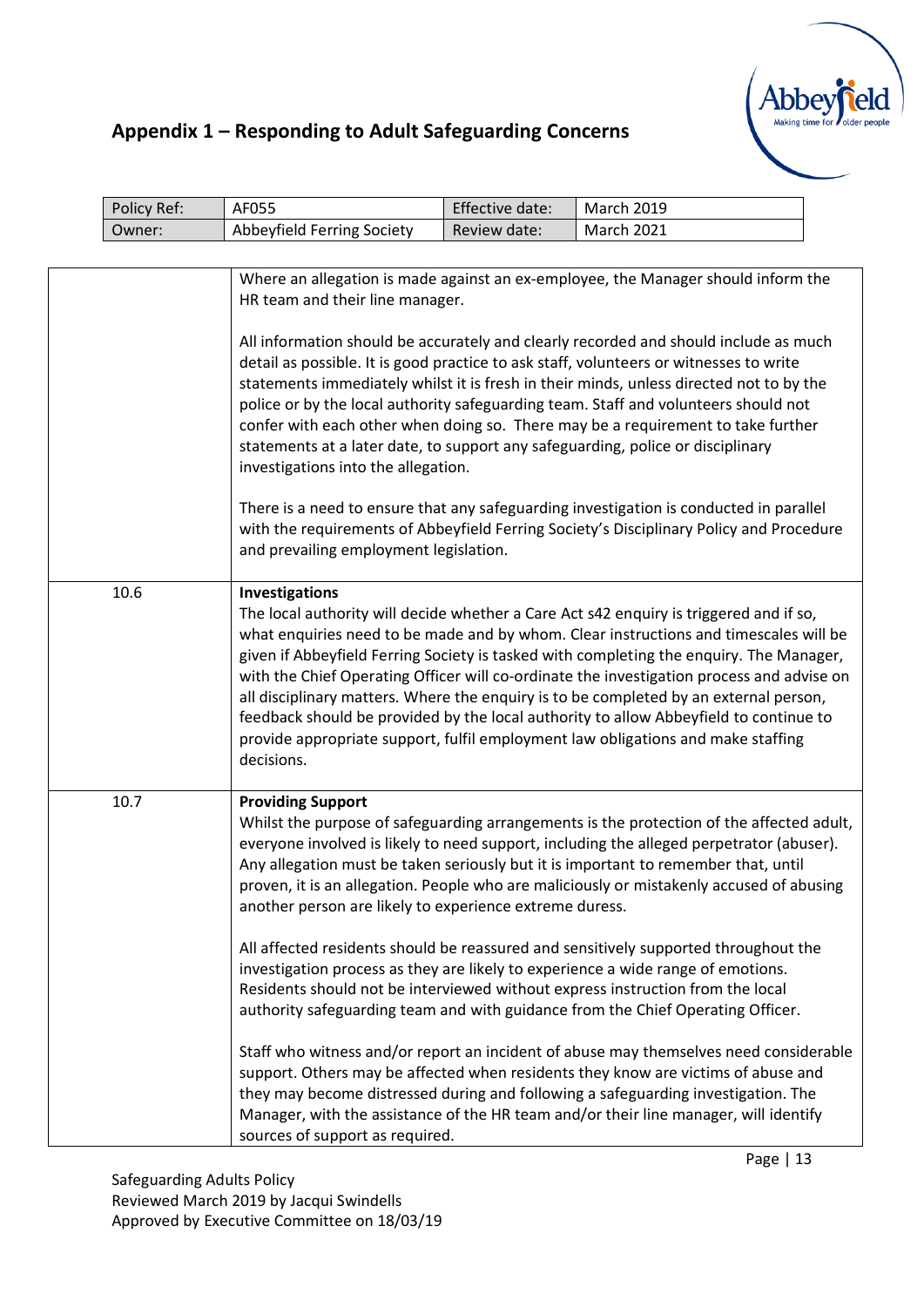

| Policy Ref: | AF055                      | Effective date: | March 2019 |
|-------------|----------------------------|-----------------|------------|
| :Dwner      | Abbeyfield Ferring Society | Review date:    | March 2021 |

| 10.8         | <b>Dealing with outcomes</b><br>Once investigations have been completed the local authority safeguarding team will<br>usually prepare a safeguarding plan ensuring that any risks are identified, managed and<br>minimised. Abbeyfield Ferring Society will co-operate with any safeguarding plan and<br>will complete any actions required.<br>The Manager should ensure that the process is reviewed to see whether lessons can be<br>learned and to ensure improvements are made wherever possible to prevent further<br>incidents of abuse or to deal more effectively with incidents of abuse.                                                                                                                                                                                                                                                                                                                                                                                                                |
|--------------|--------------------------------------------------------------------------------------------------------------------------------------------------------------------------------------------------------------------------------------------------------------------------------------------------------------------------------------------------------------------------------------------------------------------------------------------------------------------------------------------------------------------------------------------------------------------------------------------------------------------------------------------------------------------------------------------------------------------------------------------------------------------------------------------------------------------------------------------------------------------------------------------------------------------------------------------------------------------------------------------------------------------|
| 10.9         | <b>Visiting Celebrities</b><br>Abbeyfield Ferring Society services may, on occasion, receive visits from local<br>dignitaries, celebrities or others who do not have regular contact with the residents or<br>the staff.<br>Whilst such visits can be hugely beneficial for residents and for Abbeyfield Ferring<br>Society, the need to safeguard residents remains paramount.<br>Where such a visit is planned:<br>The advance information provided to the visitor should include Abbeyfield Ferring<br>٠<br>Society's commitment to safeguarding residents.<br>Staff who will be present during the visit should be briefed on good safeguarding<br>$\bullet$<br>practice for the visit.<br>The visitor should be accompanied and not allowed unsupervised access to<br>$\bullet$<br>residents (unless this is agreed in advance with the resident, for example an MP<br>meeting a constituent).<br>Staff who have any safeguarding concerns about the visit should immediately report<br>these to the manager. |
| 11. Guidance |                                                                                                                                                                                                                                                                                                                                                                                                                                                                                                                                                                                                                                                                                                                                                                                                                                                                                                                                                                                                                    |
| 11.1         | Spotting signs of neglect<br>Workers across a wide range of organisations need to be vigilant about adult<br>safeguarding concerns in all walks of life including, amongst others in health and social<br>care, welfare, policing, banking, fire and rescue services and trading standards; leisure<br>services, faith groups, and housing. GPs, in particular, are often well-placed to notice<br>changes in an adult that may indicate they are being abused or neglected.<br>Awareness campaigns for the general public and multi-agency training for all staff will<br>contribute to achieving these objectives.                                                                                                                                                                                                                                                                                                                                                                                               |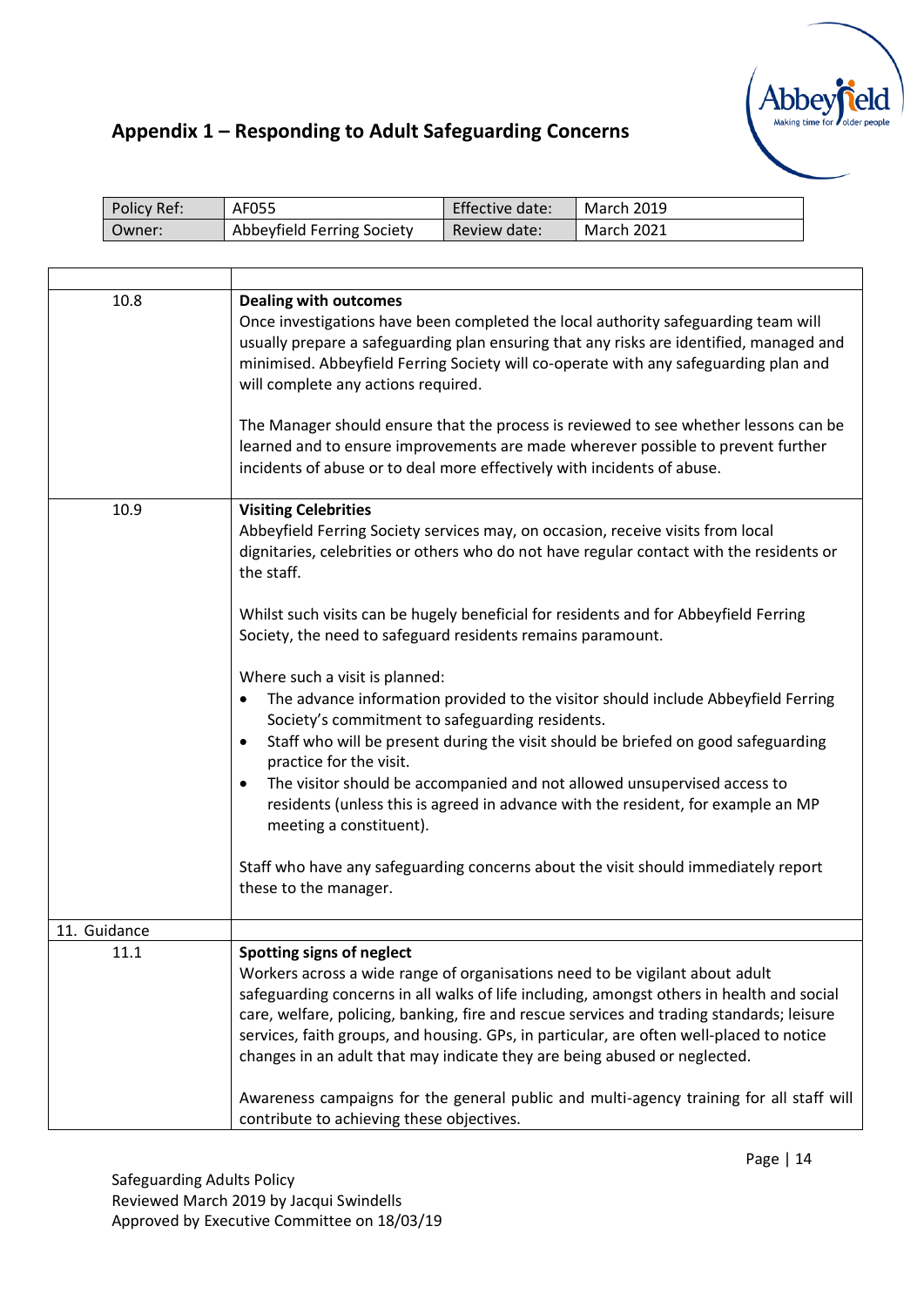

| Policy Ref: | AF055                      | Effective date: | <b>March 2019</b> |
|-------------|----------------------------|-----------------|-------------------|
| Owner:      | Abbeyfield Ferring Society | Review date:    | March 2021        |

| 11.2 | Who abuses and neglects adults?                                                                                                                                                                                                                                                                                                                                                                                                                                                                                                                                                                                                                                                                             |
|------|-------------------------------------------------------------------------------------------------------------------------------------------------------------------------------------------------------------------------------------------------------------------------------------------------------------------------------------------------------------------------------------------------------------------------------------------------------------------------------------------------------------------------------------------------------------------------------------------------------------------------------------------------------------------------------------------------------------|
|      | Anyone and everyone can carry out abuse or neglect.                                                                                                                                                                                                                                                                                                                                                                                                                                                                                                                                                                                                                                                         |
|      |                                                                                                                                                                                                                                                                                                                                                                                                                                                                                                                                                                                                                                                                                                             |
|      | It is portrayed that abuse is carried out by strangers, although it is far more likely that                                                                                                                                                                                                                                                                                                                                                                                                                                                                                                                                                                                                                 |
|      | the abuser is someone the individual knows.                                                                                                                                                                                                                                                                                                                                                                                                                                                                                                                                                                                                                                                                 |
| 11.3 | Reporting and responding to abuse and neglect<br>Anyone who is alerted to suspected, alleged or actual abuse, or the risk of abuse, must<br>report it to their line manager or designated person in charge of the service<br>immediately.                                                                                                                                                                                                                                                                                                                                                                                                                                                                   |
|      | Early sharing of information is the key to providing an effective response where there<br>are emerging concerns. To ensure effective safeguarding arrangements the statutory<br>guidance states that:                                                                                                                                                                                                                                                                                                                                                                                                                                                                                                       |
|      | All organisations must have arrangements in place which set out clearly the<br>processes and the principles for sharing information between each other, with<br>other professionals and the SAB; this could be via an Information Sharing<br>Agreement to formalise the arrangements; and,<br>No professional should assume that someone else will pass on information<br>which they think may be critical to the safety and wellbeing of the adult. If a<br>professional has concerns about the adult's welfare and believes they are<br>suffering or likely to suffer abuse or neglect, then they should share the<br>information with the local authority and, or, the police if they believe or suspect |
|      | that a crime has been committed.                                                                                                                                                                                                                                                                                                                                                                                                                                                                                                                                                                                                                                                                            |
| 11.4 | The Mental Capacity Act 2005<br>People must be assumed to have capacity to make their own decisions and be given all<br>practicable help before anyone treats them as not being able to make their own<br>decisions. Where an adult is found to lack capacity to make a decision then any action<br>taken, or any decision made for, or on their behalf, must be made in their best interests.                                                                                                                                                                                                                                                                                                              |
|      | Professionals and other staff need to understand and always work in line with the<br>Mental Capacity Act 2005 (MCA). They should use their professional judgement and<br>balance many competing views. They will need considerable guidance and support from<br>their employers if they are to help adults manage risk in ways and put them in control of<br>decision making if possible.                                                                                                                                                                                                                                                                                                                   |
| 11.5 | Abuse by an attorney or deputy<br>If someone has concerns about the actions of an attorney acting under a registered<br>Enduring Power of Attorney (EPA) or Lasting Power of Attorney (LPA), or a Deputy<br>appointed by the Court of Protection, they should contact the Office of the Public<br>Guardian (OPG). The OPG can investigate the actions of a Deputy or Attorney and can                                                                                                                                                                                                                                                                                                                       |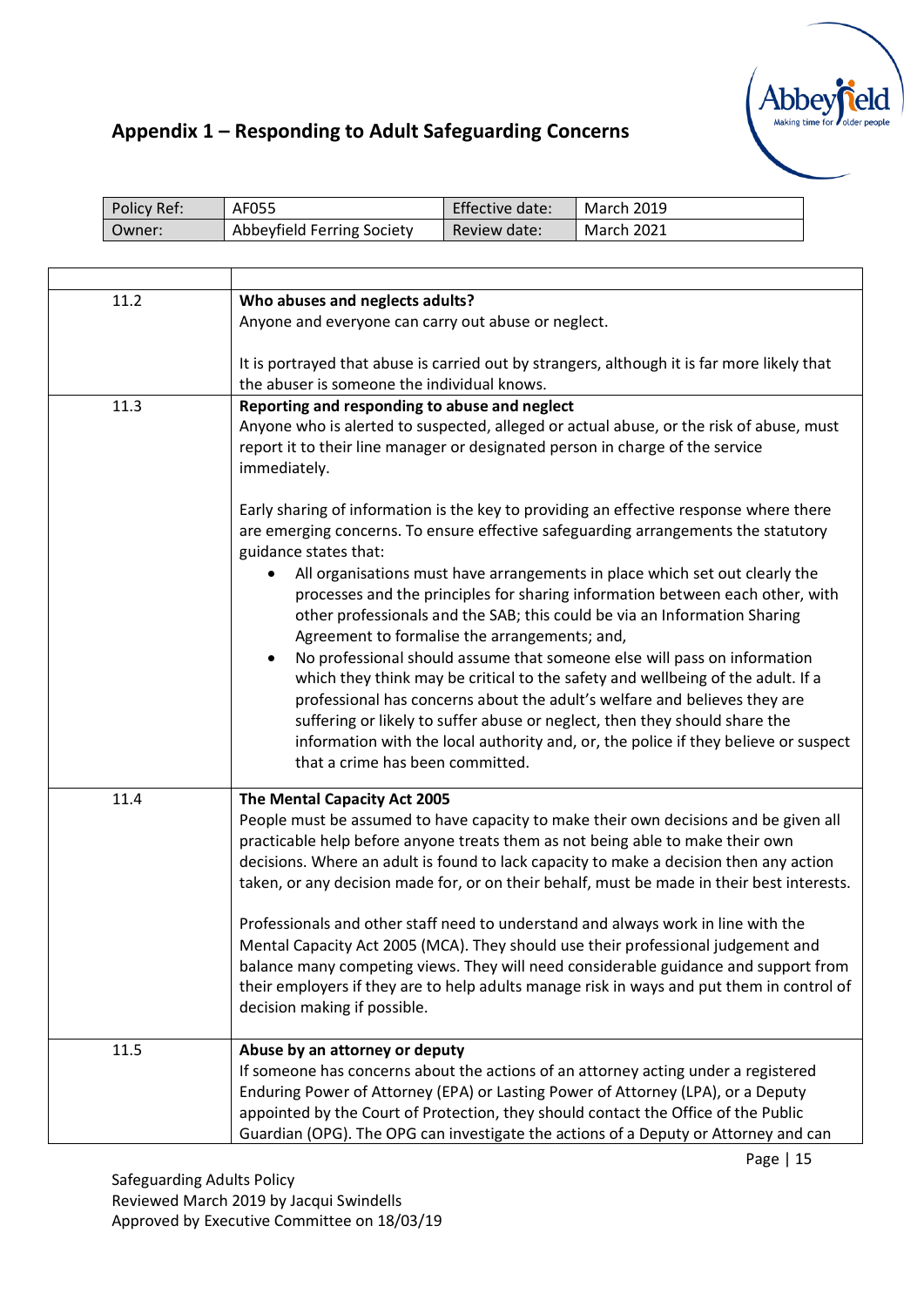

| Policy Ref: | AF055                                                                                                                                                                                                                                                                                                                                                                                                                                                                                                                                                                                                                       | Effective date: | <b>March 2019</b>                                                                                                                                                                                                                                                                                                                                                                                                                                                                                                                                            |  |
|-------------|-----------------------------------------------------------------------------------------------------------------------------------------------------------------------------------------------------------------------------------------------------------------------------------------------------------------------------------------------------------------------------------------------------------------------------------------------------------------------------------------------------------------------------------------------------------------------------------------------------------------------------|-----------------|--------------------------------------------------------------------------------------------------------------------------------------------------------------------------------------------------------------------------------------------------------------------------------------------------------------------------------------------------------------------------------------------------------------------------------------------------------------------------------------------------------------------------------------------------------------|--|
| Owner:      | Abbeyfield Ferring Society                                                                                                                                                                                                                                                                                                                                                                                                                                                                                                                                                                                                  | Review date:    | <b>March 2021</b>                                                                                                                                                                                                                                                                                                                                                                                                                                                                                                                                            |  |
|             |                                                                                                                                                                                                                                                                                                                                                                                                                                                                                                                                                                                                                             |                 | also refer concerns to other relevant agencies. When it makes a referral, the OPG will<br>make sure that the relevant agency keeps it informed of the action it takes. The OPG can<br>also make an application to the Court of Protection if it needs to take possible action<br>against the attorney or deputy. Whilst the OPG primarily investigates financial abuse, it<br>is important to note that that it also has a duty to investigate concerns about the actions<br>of an attorney acting under a health and welfare Lasting Power of Attorney or a |  |
|             | capacity to make decisions.                                                                                                                                                                                                                                                                                                                                                                                                                                                                                                                                                                                                 |                 | personal welfare deputy. The OPG can investigate concerns about an attorney acting<br>under a registered Enduring or Lasting Power of Attorney, regardless of the adult's                                                                                                                                                                                                                                                                                                                                                                                    |  |
| 11.6        | <b>Multi-agency co-operation</b><br>relevant to care and support including those to protect adults.<br>within the local authority's area including:<br>NHS England;<br>$\bullet$<br><b>Clinical Commissioning Groups (CCGs);</b><br>٠<br>NHS trusts and NHS Foundation Trusts;<br>$\bullet$<br>Department for Work and Pensions;<br>٠<br>the Police;<br>$\bullet$<br>Prisons; and<br>$\bullet$<br>Probation services.<br>appropriate in the exercise of its adult safeguarding functions, including:<br><b>General Practitioners;</b><br>Dentists;<br>Pharmacists;<br>NHS hospitals;<br>Housing, health and care providers. |                 | Local authorities must cooperate with each of their relevant partners and those<br>partners must also cooperate with the local authority, in the exercise of their functions<br>Relevant partners of a local authority include any other local authority with whom they<br>agree it would be appropriate to co-operate (e.g. neighbouring authorities with whom<br>they provide joint shared services) and the following agencies or bodies who operate<br>Local authorities must also co-operate with such other agencies or bodies as it considers         |  |
| 11.7        | Local authority's role in carrying out enquiries                                                                                                                                                                                                                                                                                                                                                                                                                                                                                                                                                                            |                 | Local authorities must make enquiries, or cause others to do so, if they reasonably<br>suspect an adult who meets the criteria is, or is at risk of, being abused or neglected.                                                                                                                                                                                                                                                                                                                                                                              |  |
| 11.8        | <b>Criminal Offences and Safeguarding</b>                                                                                                                                                                                                                                                                                                                                                                                                                                                                                                                                                                                   |                 | Everyone is entitled to the protection of the law and access to justice. Behaviour which                                                                                                                                                                                                                                                                                                                                                                                                                                                                     |  |

Safeguarding Adults Policy Reviewed March 2019 by Jacqui Swindells Approved by Executive Committee on 18/03/19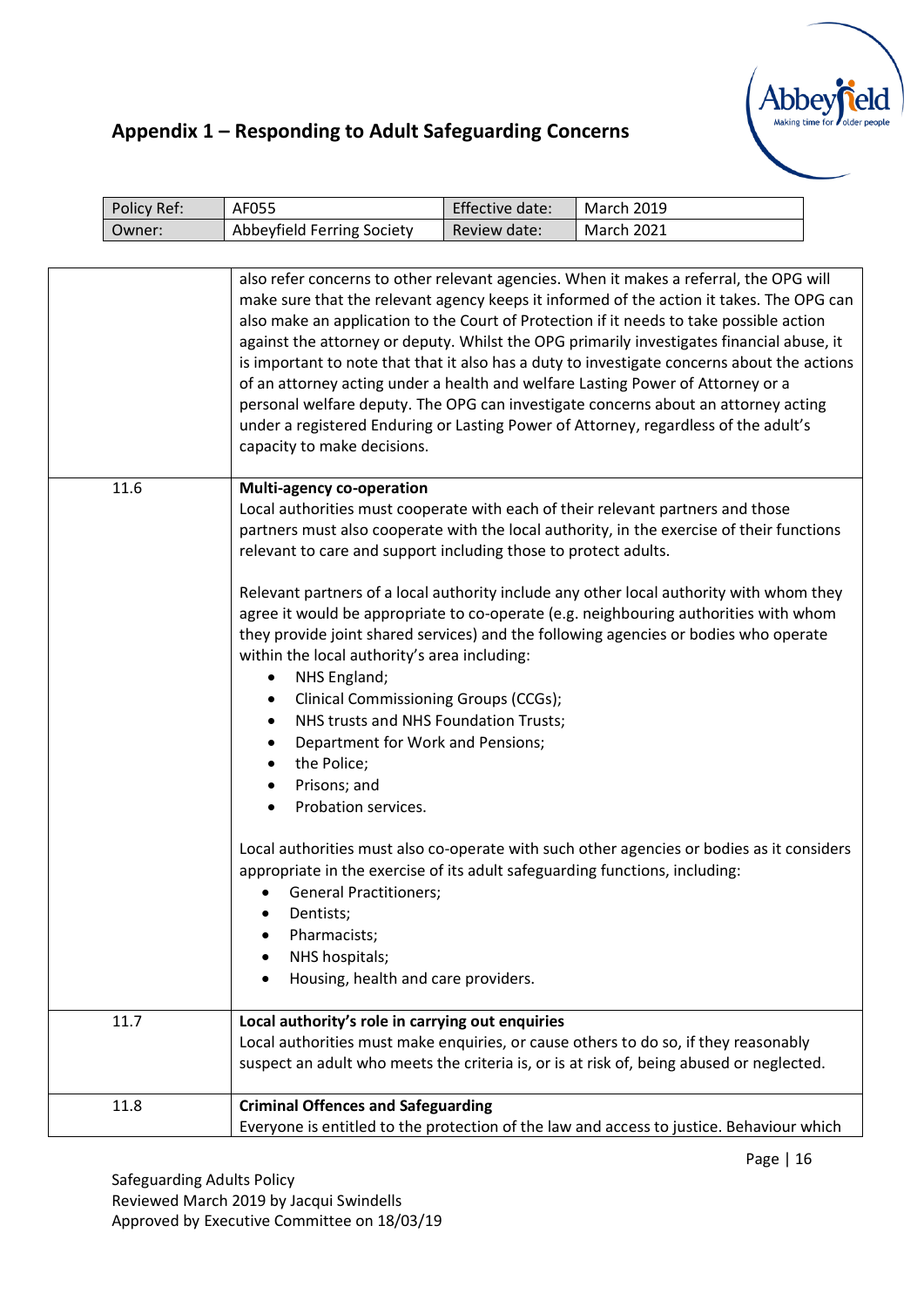

| Policy Ref: | AF055                                                                                                                                                       | Effective date: | <b>March 2019</b>                                                                                                                                                                                                                                                                                                                                                                                                                                                                                                                                                                                                                                                                                                                                                                                                                                                                                                                                                                                                                                                                                                                                                                                                                                                                                       |  |
|-------------|-------------------------------------------------------------------------------------------------------------------------------------------------------------|-----------------|---------------------------------------------------------------------------------------------------------------------------------------------------------------------------------------------------------------------------------------------------------------------------------------------------------------------------------------------------------------------------------------------------------------------------------------------------------------------------------------------------------------------------------------------------------------------------------------------------------------------------------------------------------------------------------------------------------------------------------------------------------------------------------------------------------------------------------------------------------------------------------------------------------------------------------------------------------------------------------------------------------------------------------------------------------------------------------------------------------------------------------------------------------------------------------------------------------------------------------------------------------------------------------------------------------|--|
| Owner:      | Abbeyfield Ferring Society                                                                                                                                  | Review date:    | <b>March 2021</b>                                                                                                                                                                                                                                                                                                                                                                                                                                                                                                                                                                                                                                                                                                                                                                                                                                                                                                                                                                                                                                                                                                                                                                                                                                                                                       |  |
|             |                                                                                                                                                             |                 |                                                                                                                                                                                                                                                                                                                                                                                                                                                                                                                                                                                                                                                                                                                                                                                                                                                                                                                                                                                                                                                                                                                                                                                                                                                                                                         |  |
|             | amounts to abuse and neglect, for example physical or sexual assault or rape,<br>police is likely to have benefits in many cases.                           |                 | psychological abuse or hate crime, wilful neglect, unlawful imprisonment, theft and<br>fraud and certain forms of discrimination also often constitute specific criminal offences<br>under various pieces of legislation. Although the local authority has the lead role in<br>making enquiries, where criminal activity is suspected, then the early involvement of the                                                                                                                                                                                                                                                                                                                                                                                                                                                                                                                                                                                                                                                                                                                                                                                                                                                                                                                                |  |
| 11.9        | Who can carry out an enquiry?<br>outcome is unsatisfactory.<br>duty to promote the wellbeing of the adult in these circumstances.                           |                 | Although the local authority is the lead agency for making enquiries, it may require<br>others to undertake them. The specific circumstances will often determine who the<br>right person is to begin an enquiry. In many cases a professional who already knows the<br>adult will be the best person. They may be a social worker, a housing support worker, a<br>GP or other health worker such as a community nurse. The local authority retains the<br>responsibility for ensuring that the enquiry is referred to the right place and is acted<br>upon. The local authority, in its lead and coordinating role, should assure itself that the<br>enquiry satisfies its duty under section 42 to decide what action (if any) is necessary to<br>help and protect the adult and by whom and to ensure that such action is taken when<br>necessary. In this role if the local authority has asked someone else to make enquiries, it<br>is able to challenge the body making the enquiry if it considers that the process and/or<br>Where a crime is suspected and referred to the police, then the police must lead the<br>criminal investigations, with the local authority's support where appropriate, for<br>example by providing information and assistance. The local authority has an ongoing |  |
| 11.10       | What happens after an enquiry?<br>and what further action could be taken.<br>set out both the civil and criminal justice approaches that are open and other |                 | Once the wishes of the adult have been ascertained and an initial enquiry undertaken,<br>discussions should be undertaken with them as to whether further enquiry is needed<br>That action could take a number of courses: it could include disciplinary, complaints or<br>criminal investigations or work by contracts managers and CQC to improve care<br>standards. Those discussions should enable the adult to understand what their options<br>might be and how their wishes might best be realised. Social workers must be able to<br>approaches that might help to promote their wellbeing, such as therapeutic or family<br>work, mediation and conflict resolution, peer or circles of support. In complex domestic<br>circumstances, it may take the adult some time to gain the confidence and self-esteem<br>to protect themselves and take action and their wishes may change. The police, health<br>service and others may need to be involved to help ensure these wishes are realised.                                                                                                                                                                                                                                                                                                 |  |
| 11.11       | Responding to abuse and neglect in a regulated care setting                                                                                                 |                 |                                                                                                                                                                                                                                                                                                                                                                                                                                                                                                                                                                                                                                                                                                                                                                                                                                                                                                                                                                                                                                                                                                                                                                                                                                                                                                         |  |

Safeguarding Adults Policy Reviewed March 2019 by Jacqui Swindells Approved by Executive Committee on 18/03/19 Page | 17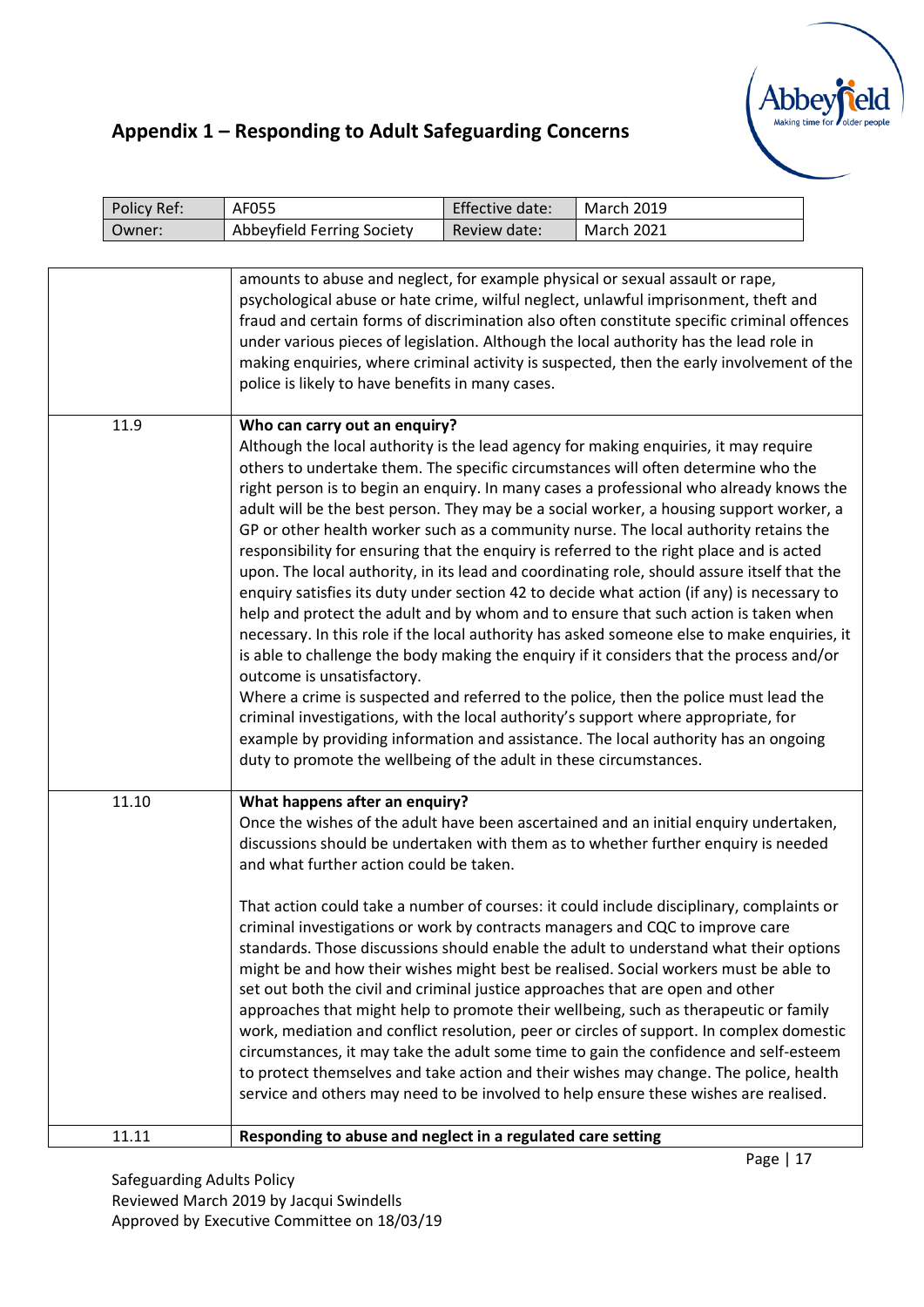

| Policy Ref: | AF055                                                                                                                | Effective date: | <b>March 2019</b>                                                                                                                                                                                                                                                                                                                                                                                                                                                                                                                                                                 |  |
|-------------|----------------------------------------------------------------------------------------------------------------------|-----------------|-----------------------------------------------------------------------------------------------------------------------------------------------------------------------------------------------------------------------------------------------------------------------------------------------------------------------------------------------------------------------------------------------------------------------------------------------------------------------------------------------------------------------------------------------------------------------------------|--|
| Owner:      | Abbeyfield Ferring Society                                                                                           | Review date:    | <b>March 2021</b>                                                                                                                                                                                                                                                                                                                                                                                                                                                                                                                                                                 |  |
|             |                                                                                                                      |                 |                                                                                                                                                                                                                                                                                                                                                                                                                                                                                                                                                                                   |  |
|             | CCG where the latter is the commissioner.                                                                            |                 | Where abuse or neglect occurs in a regulated care setting, Abbeyfield Ferring Society as<br>the care provider has a duty to act to protect the adult from harm as soon as possible.<br>However, social workers or counsellors may need to be involved in order to support the<br>adult to recover. Abbeyfield Ferring Society must inform the local authority, CQC and                                                                                                                                                                                                            |  |
| 11.12       | Abusers who themselves are residents                                                                                 |                 |                                                                                                                                                                                                                                                                                                                                                                                                                                                                                                                                                                                   |  |
|             | have been abused is paramount. However, Abbeyfield Ferring Society has<br>the needs of the potential source of risk. |                 | Where the potential source of risk is another resident, the safety of the person who may<br>responsibilities and a duty of care towards all residents. In this situation it is important<br>that the needs of the resident who is the alleged victim are addressed separately from                                                                                                                                                                                                                                                                                                |  |
|             | involve a meeting where the following could be addressed:<br>$\bullet$                                               |                 | It may be necessary to reassess the resident who is the potential source of risk. This may<br>the extent to which this person is able to understand his or her actions<br>the extent to which the abuse or neglect reflects the needs of this person not<br>being met (e.g. risk assessment recommendations not being met)<br>the likelihood that this person will further abuse the adult or others.<br>In some cases, another adult who has care and support needs may be the suspected<br>perpetrator of abuse. The principles and responsibilities of reporting a crime apply |  |
|             | regardless of who the abuser is.                                                                                     |                 |                                                                                                                                                                                                                                                                                                                                                                                                                                                                                                                                                                                   |  |
| 11.13       | <b>Record keeping</b><br>and why.                                                                                    |                 | Good record-keeping is an essential part of the accountability of organisations to those<br>who use their services. Maintaining proper records is vital to an individual's care and<br>safety. If records are inaccurate, future decisions may be wrong and harm may be<br>caused to the individual. Where an allegation of abuse is made we have a responsibility<br>to keep clear and accurate records. It is fundamental to ensure that evidence is<br>protected and to show what action has been taken and what decisions have been made                                      |  |
|             | be unwise.                                                                                                           |                 | It is equally important to record when actions have not been taken and why e.g. a<br>resident with mental capacity may choose to make decisions which others consider to                                                                                                                                                                                                                                                                                                                                                                                                          |  |
|             | legible, factual, dated and signed.                                                                                  |                 | As with all record keeping, staff must ensure that any records concerning actual or<br>alleged incidents of abuse are sufficiently detailed, accurate, concise, up-to-date,                                                                                                                                                                                                                                                                                                                                                                                                       |  |
|             |                                                                                                                      |                 | Opinions should be kept to a minimum, recorded as such, and backed up by factual<br>evidence. All records must be stored securely and separately in a manner that protects                                                                                                                                                                                                                                                                                                                                                                                                        |  |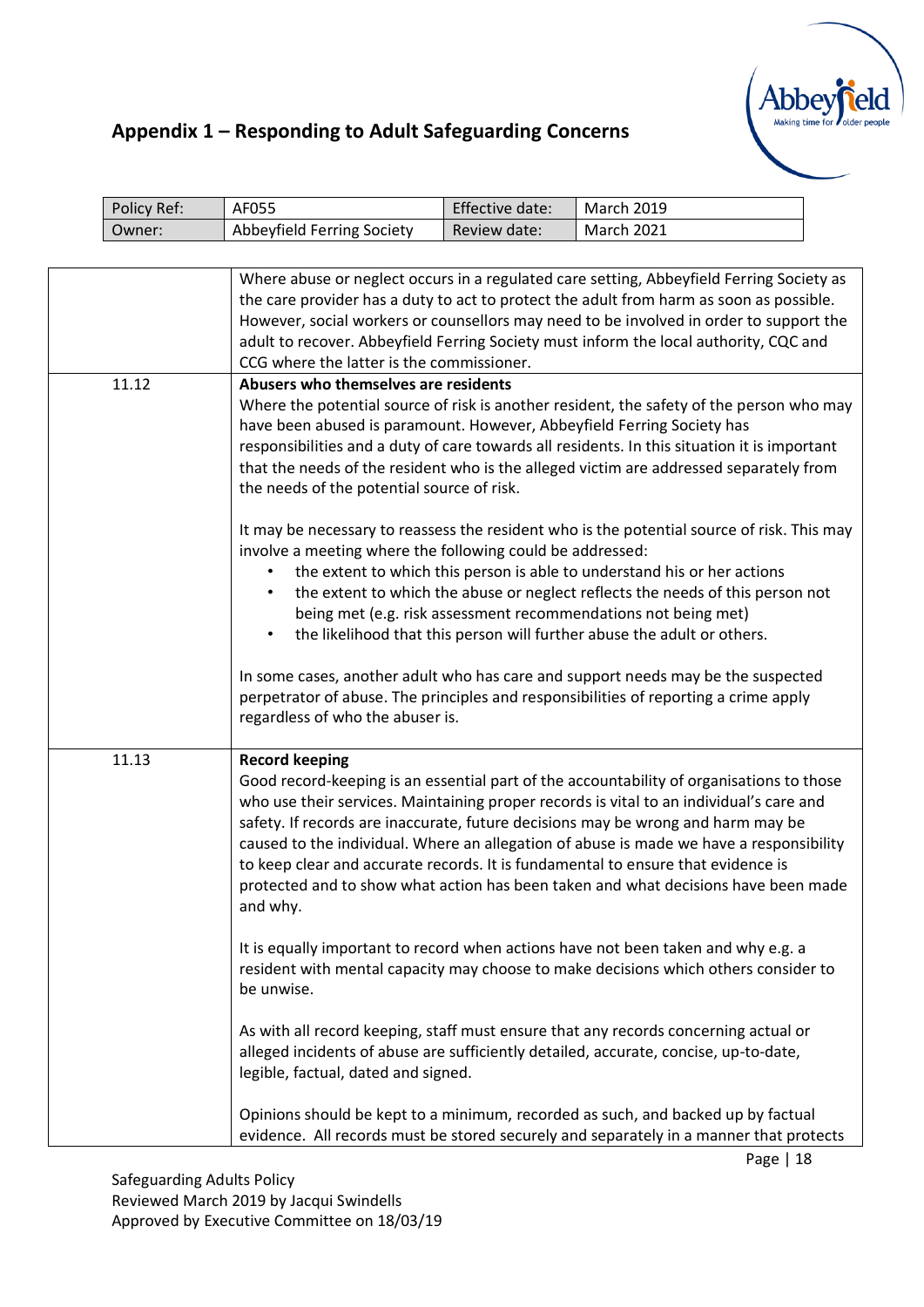

| Policy Ref: | AF055                                                                                                                                     | Effective date: | <b>March 2019</b>                                                                                                                                                                                                                                                                                                                                                                                                                                                                                                                                                                                                                                |  |
|-------------|-------------------------------------------------------------------------------------------------------------------------------------------|-----------------|--------------------------------------------------------------------------------------------------------------------------------------------------------------------------------------------------------------------------------------------------------------------------------------------------------------------------------------------------------------------------------------------------------------------------------------------------------------------------------------------------------------------------------------------------------------------------------------------------------------------------------------------------|--|
| Owner:      | Abbeyfield Ferring Society                                                                                                                | Review date:    | <b>March 2021</b>                                                                                                                                                                                                                                                                                                                                                                                                                                                                                                                                                                                                                                |  |
|             |                                                                                                                                           |                 |                                                                                                                                                                                                                                                                                                                                                                                                                                                                                                                                                                                                                                                  |  |
|             |                                                                                                                                           |                 | individual rights to privacy and security. Any records concerning a resident (not<br>including third party information) are available to them on request and may also be<br>used as evidence in civil or criminal proceedings, safeguarding investigations and<br>proceedings, disciplinary proceedings or referrals to the vulnerable adults barred list.                                                                                                                                                                                                                                                                                       |  |
| 11.14       | <b>Rights and risk</b><br>include risk assessments where known risks are identified.                                                      |                 | We acknowledge the right of individuals to lead independent lives, which often involves<br>a degree of responsible risk-taking. Where an individual chooses to accept known risks,<br>their wishes should be respected within the context of their capacity to anticipate and<br>understand the risks. Risks should be proportionate and staff should be alert to the<br>possibility of the risk of harm and which fall within the definition of abuse. The health<br>and safety of individual residents, and others, who may be affected by their actions,<br>must be protected as far as is reasonably practicable and care/support plans must |  |
|             |                                                                                                                                           |                 | People who are accused or suspected of abusing an older person also have rights. Rules<br>of law, including the judicial principle of "innocent until proven guilty" should always<br>apply. However, if there is any risk that a resident might be harmed, the Manager will<br>take immediate action to separate the alleged perpetrator from the vulnerable person.                                                                                                                                                                                                                                                                            |  |
| 11.15       | <b>Equality and Diversity</b><br><b>Equality and Diversity Policy.</b>                                                                    |                 | This policy and the manner in which it is implemented should take into account the<br>diversity and individuality of residents and should reflect Abbeyfield Ferring Society's                                                                                                                                                                                                                                                                                                                                                                                                                                                                   |  |
| 11.16       | <b>Training</b><br>report concerns.                                                                                                       |                 | As part of their induction all staff will receive safeguarding training that is relevant, and<br>at a suitable level for their role. Training will be updated at appropriate intervals to<br>ensure staff are up to date, able to recognise different types of abuse and know how to                                                                                                                                                                                                                                                                                                                                                             |  |
|             | in the Care Certificate.                                                                                                                  |                 | Induction training for staff in regulated care settings will follow the standards laid down                                                                                                                                                                                                                                                                                                                                                                                                                                                                                                                                                      |  |
|             | Training should include the local multi-agency safeguarding arrangements and<br>procedures and their role and responsibilities within it. |                 | The Manager will receive Safeguarding training to ensure they are competent and<br>confident to respond quickly and appropriately in the event of an incident of abuse.                                                                                                                                                                                                                                                                                                                                                                                                                                                                          |  |
| 11.17       | Multi-agency safeguarding arrangements                                                                                                    |                 | Local authorities will update their multi-agency safeguarding arrangements to reflect                                                                                                                                                                                                                                                                                                                                                                                                                                                                                                                                                            |  |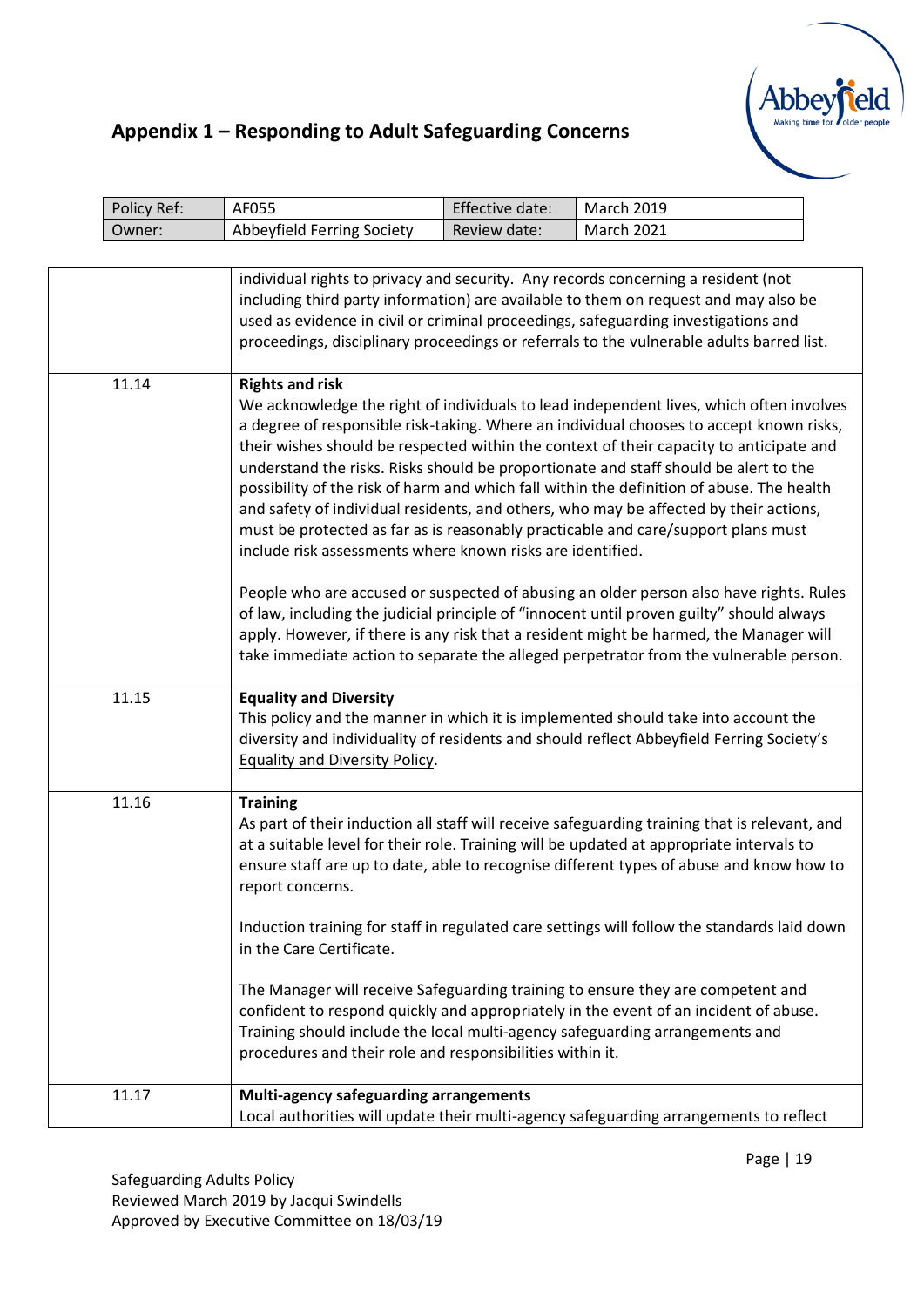

| Policy Ref: | AF055                                                                           | Effective date: | <b>March 2019</b>                                                                                                                                                                                                                                                                                                                                                                                                                                                                                                                             |  |
|-------------|---------------------------------------------------------------------------------|-----------------|-----------------------------------------------------------------------------------------------------------------------------------------------------------------------------------------------------------------------------------------------------------------------------------------------------------------------------------------------------------------------------------------------------------------------------------------------------------------------------------------------------------------------------------------------|--|
| Owner:      | Abbeyfield Ferring Society                                                      | Review date:    | <b>March 2021</b>                                                                                                                                                                                                                                                                                                                                                                                                                                                                                                                             |  |
|             |                                                                                 |                 |                                                                                                                                                                                                                                                                                                                                                                                                                                                                                                                                               |  |
|             | the Care Act 2014 and the Department of Health statutory guidance.              |                 |                                                                                                                                                                                                                                                                                                                                                                                                                                                                                                                                               |  |
|             | guidance, and will refer all incidents of abuse to the local safeguarding team. |                 | The arrangements for safeguarding adults are complex. Abbeyfield Ferring Society will<br>operate in accordance with the local multi-agency safeguarding policies, procedures and<br>Abbeyfield Ferring Society will work cooperatively with all relevant agencies where                                                                                                                                                                                                                                                                       |  |
|             | relevant staff must have ready access to it.                                    |                 | safeguarding issues arise. This includes the police, the Care Quality Commission (for<br>regulated care services), health and/or social care professionals, as well as local<br>authority staff with responsibility for managing safeguarding incidents. The Manager<br>must ensure that all relevant staff are fully conversant with the local multi-agency<br>procedures and arrangements that are in place. There must be a copy of the current<br>local multi-agency safeguarding policy and procedures available in each service and all |  |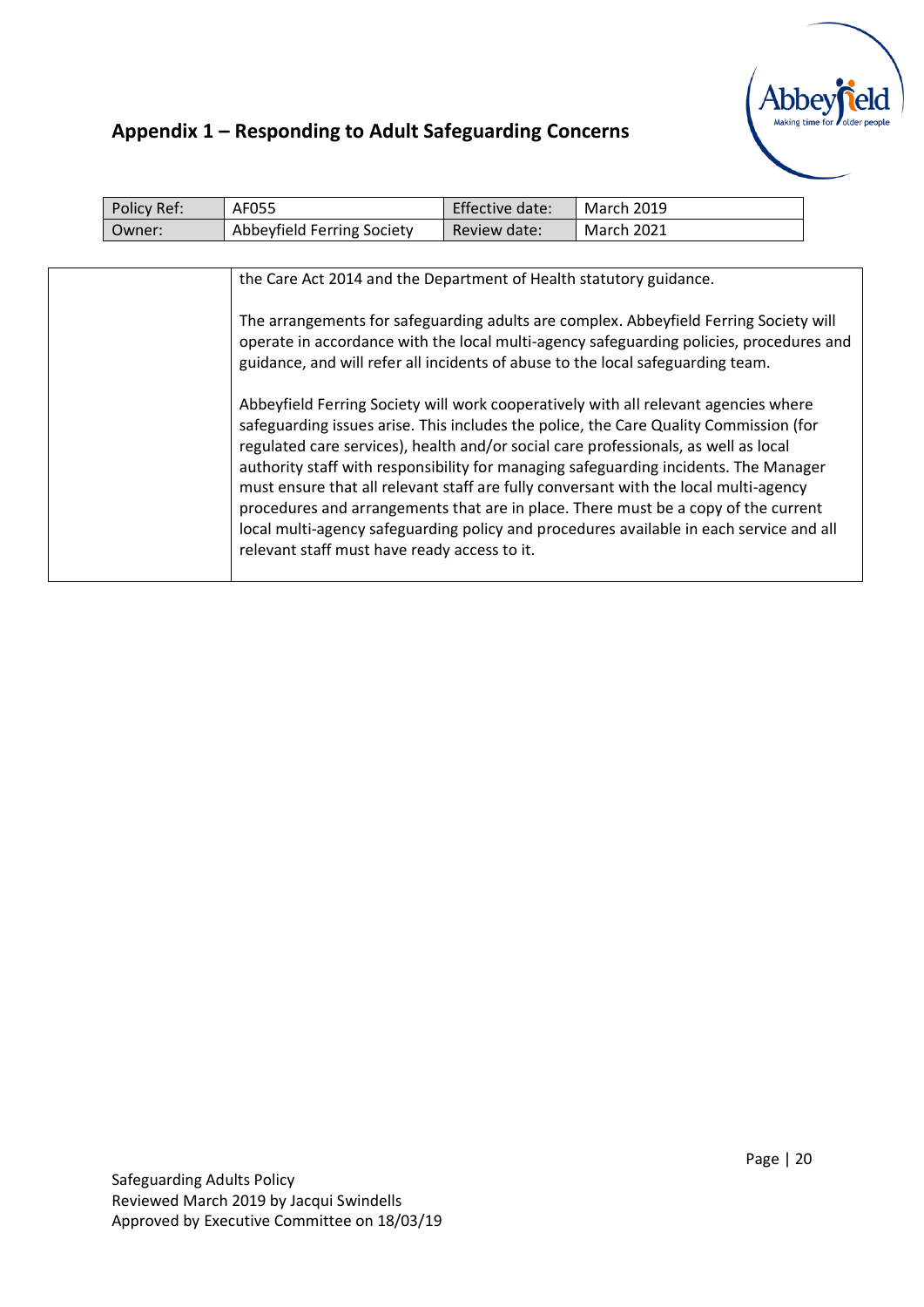

| Policy Ref: | AF055                      | Effective date: | <b>March 2019</b> |
|-------------|----------------------------|-----------------|-------------------|
| Owner:      | Abbeyfield Ferring Society | Review date:    | <b>March 2021</b> |

There are some key responsibilities and actions for *anyone* who identifies the possibility of abuse or neglect.

These responsibilities must be addressed on the same day as the Alert is raised.

#### **i. Immediate protection.**

Take any immediate actions to safeguard anyone at immediate risk of harm, including summoning medical assistance.

#### **ii. Speak to the adult wherever it is safe to do so.**

Get the views of the adult on the concern or incident, and see what they would like to happen next. Listen to what they have to say, and ensure they are given the support they need.

#### **iii. Detection & Prevention of crime.**

Where there is evidence a criminal offence has taken place, or a crime may be about to be committed, contact the Police immediately.

#### **iv. Record & Preserve evidence.**  Preserve evidence through recording, and take steps to preserve any physical evidence.

#### **v. Report & Inform.**

If you are a member of staff, inform your manager immediately..

#### REPORT TO ADULT SOCIAL CARE AS SOON AS POSSIBLE, AND IN ALL CIRCUMSTANCES ON THE SAME DAY AS THE CONCERN IS RAISED.

- If your service is registered with the Care Quality Commission, and the incident constitutes a notifiable event, the person in charge should complete and send a notification to CQC.
- Make a RIDDOR report if the incident falls under the criteria for a reportable accident, dangerous occurrence or case of disease under the RIDDOR Reporting of Injuries, Diseases and Dangerous Occurrences Regulations 1995.
- Consider whether a referral is necessary under employment vetting schemes- e.g. the DBS barring scheme, referral to NMC.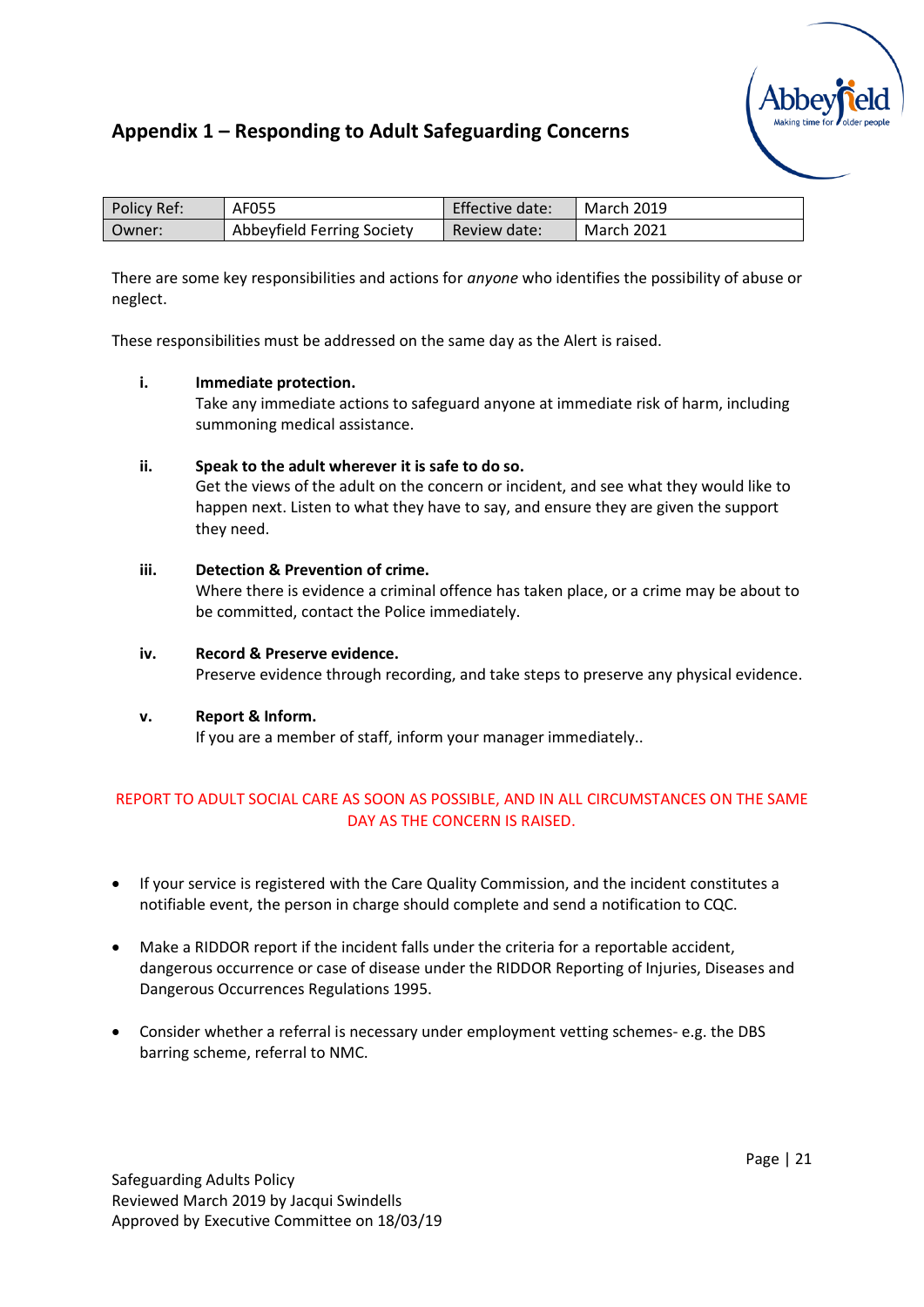

#### **Appendix 2 – Referral Pathways for a Safeguarding Alert**

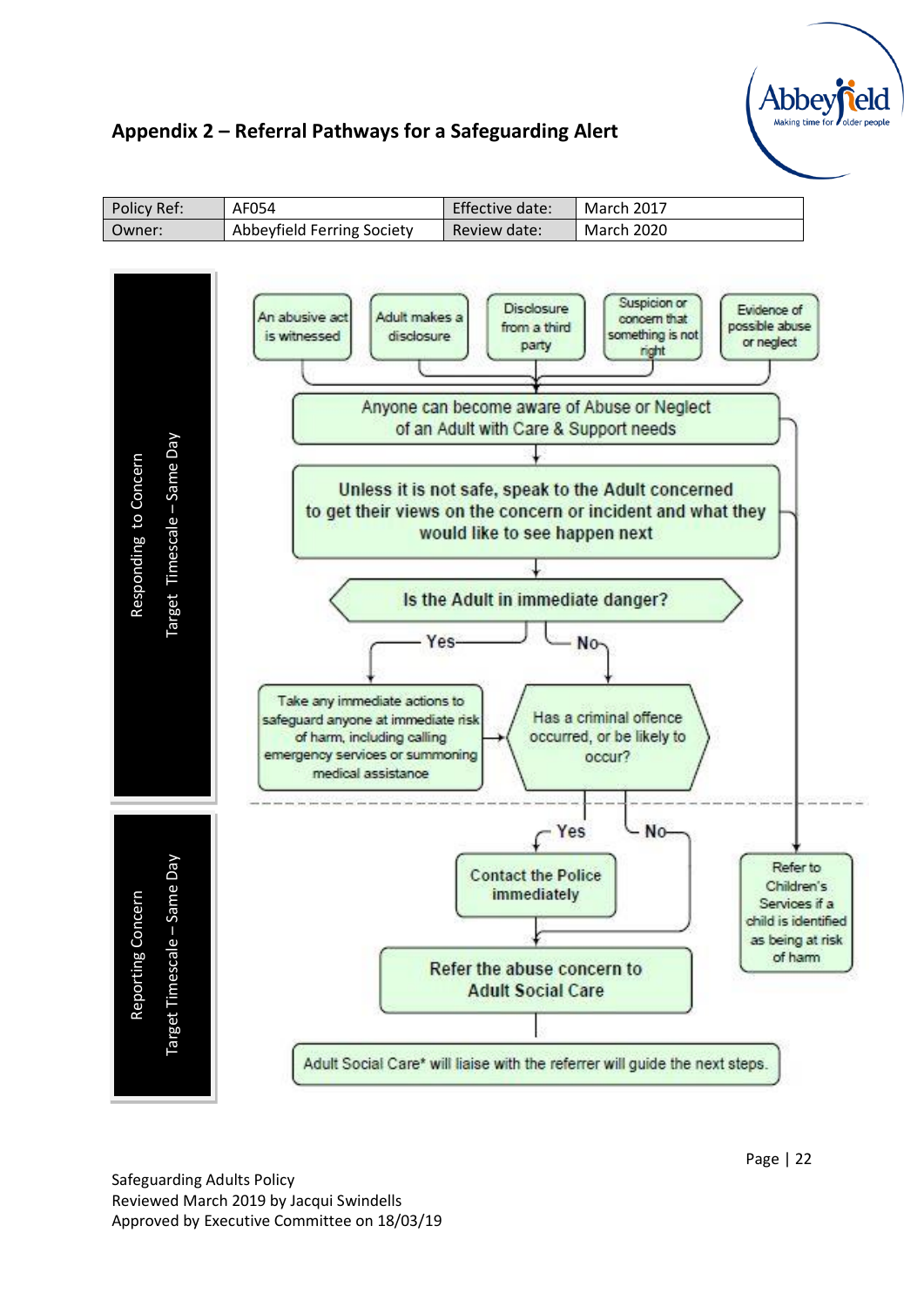# **Abbey**

# **Appendix 3 – Safeguarding Incident Summary Record**

| Policy Ref: | AF054                      | Effective date: | March 2017        |
|-------------|----------------------------|-----------------|-------------------|
| Owner:      | Abbeyfield Ferring Society | Review date:    | <b>March 2020</b> |

| Name of Care Home/Service              |        |
|----------------------------------------|--------|
| Date of incident                       |        |
| Name of resident at risk               |        |
| Name of Abuser                         |        |
| Safeguarding alert submitted by        |        |
| Date of Alert                          |        |
| LA contact Name                        |        |
|                                        |        |
| Tel No:                                |        |
| Nature of safeguarding incident:       |        |
|                                        |        |
|                                        |        |
|                                        |        |
|                                        |        |
|                                        |        |
| Abbeyfield Ferring Society             |        |
| safeguarding log completed by:         |        |
|                                        |        |
| Date of completion:                    |        |
| CQC notification submitted by:         |        |
| Date of notification:                  |        |
| Summarise actions taken including      |        |
| meetings held:                         |        |
|                                        |        |
|                                        |        |
|                                        |        |
|                                        |        |
| Cross reference to any other           |        |
| documents in connection with this      |        |
| incident                               |        |
| Abuse/Neglect substantiated            | Yes/No |
| If Yes, Action Plan to reflect lessons | Yes/No |
| learned completed                      |        |
| Date case closed:                      |        |
|                                        |        |
| Print name and sign                    |        |
|                                        |        |

Safeguarding Adults Policy Reviewed March 2019 by Jacqui Swindells Approved by Executive Committee on 18/03/19